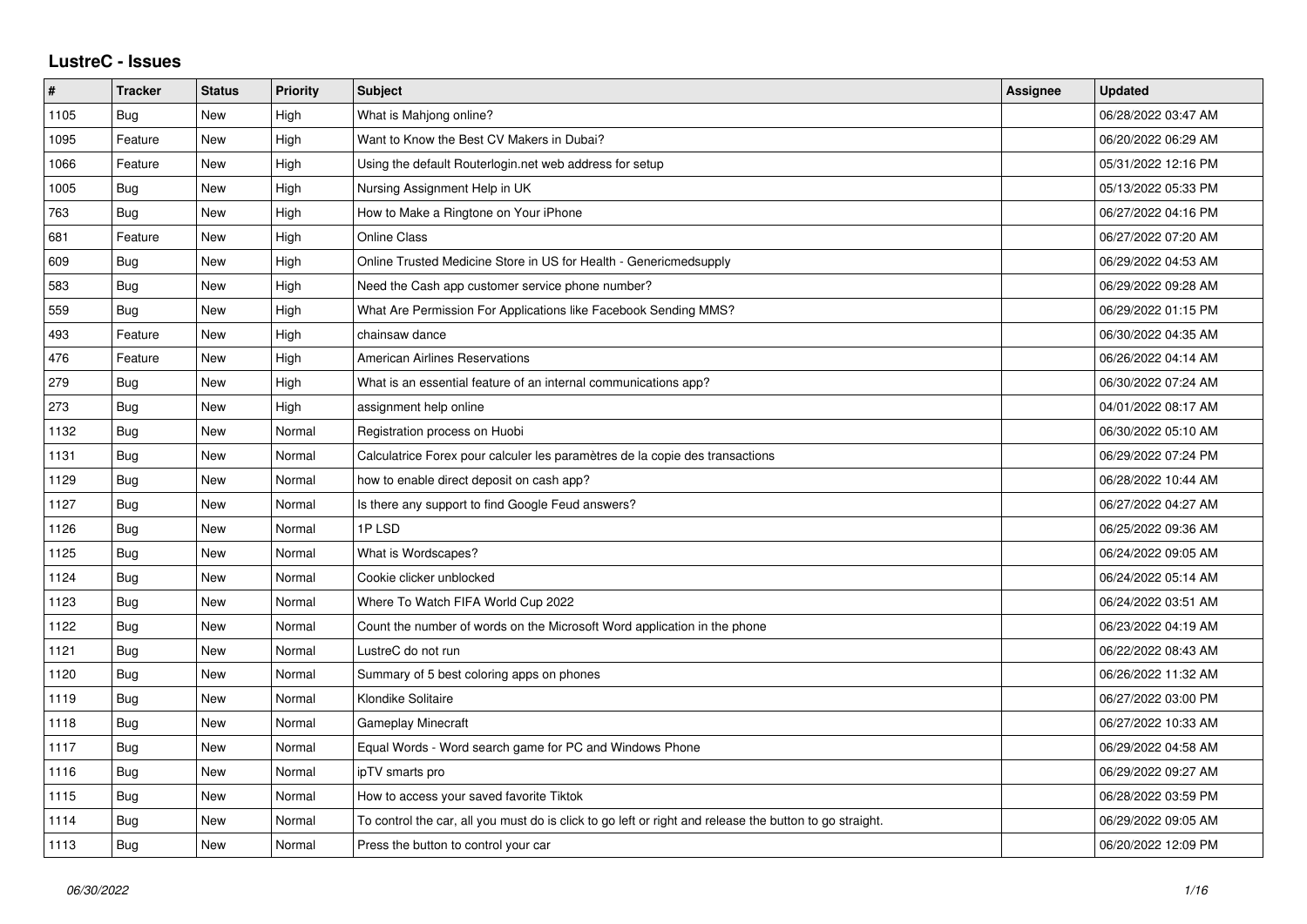| $\vert$ # | <b>Tracker</b> | <b>Status</b> | <b>Priority</b> | Subject                                                                                                                                                  | <b>Assignee</b> | <b>Updated</b>      |
|-----------|----------------|---------------|-----------------|----------------------------------------------------------------------------------------------------------------------------------------------------------|-----------------|---------------------|
| 1112      | <b>Bug</b>     | New           | Normal          | What Cash App Policy Says If Random Person Sent Me Money On Cash App?                                                                                    |                 | 06/27/2022 02:39 AM |
| 1111      | Bug            | New           | Normal          | LOLBeans is a fun battle royale game where you race with other players while avoiding obstacles. Reach the end of<br>the course in competitive gameplay! |                 | 06/26/2022 09:17 AM |
| 1108      | Bug            | New           | Normal          | Six Guns Mod Apk Answers Your Questions                                                                                                                  |                 | 06/26/2022 06:26 PM |
| 1106      | Bug            | New           | Normal          | How Do I Get Cash App ++ Without Confronting Any Technical Glitches?                                                                                     |                 | 06/25/2022 09:53 PM |
| 1104      | Bug            | New           | Normal          | Idle game fix bug                                                                                                                                        |                 | 06/26/2022 06:52 PM |
| 1103      | <b>Bug</b>     | New           | Normal          | Idle game fix bug                                                                                                                                        |                 | 06/25/2022 09:08 PM |
| 1102      | Bug            | New           | Normal          | Charlottesville Travel Guide ?                                                                                                                           |                 | 06/26/2022 07:44 AM |
| 1101      | Bug            | New           | Normal          | How to Delete Cash App History at once?                                                                                                                  |                 | 06/27/2022 01:33 PM |
| 1099      | Feature        | New           | Normal          | Whatsapp Plus - A New Way Of Communicating                                                                                                               |                 | 06/28/2022 07:57 AM |
| 1098      | <b>Bug</b>     | New           | Normal          | Life of a Fisherman                                                                                                                                      |                 | 06/26/2022 05:16 PM |
| 1097      | <b>Bug</b>     | New           | Normal          | Race and experience new life.                                                                                                                            |                 | 06/26/2022 04:22 PM |
| 1096      | <b>Bug</b>     | New           | Normal          | Race and experience new life.                                                                                                                            |                 | 06/26/2022 06:07 PM |
| 1094      | <b>Bug</b>     | New           | Normal          | What time does direct deposit hit Cash App?                                                                                                              |                 | 06/14/2022 03:27 PM |
| 1092      | <b>Bug</b>     | New           | Normal          | Ellison Estate Vineyard                                                                                                                                  |                 | 06/20/2022 12:03 PM |
| 1091      | Bug            | New           | Normal          | Find family fun indoors and outdoors in the Jungfrau Region                                                                                              |                 | 06/14/2022 09:33 AM |
| 1090      | <b>Bug</b>     | New           | Normal          | Pay Someone To Do My Assignment                                                                                                                          |                 | 06/11/2022 03:15 PM |
| 1089      | <b>Bug</b>     | New           | Normal          | Pay Someone To Do My Assignment                                                                                                                          |                 | 06/15/2022 04:44 AM |
| 1087      | <b>Bug</b>     | New           | Normal          | How do new writers start out?                                                                                                                            |                 | 06/29/2022 10:43 AM |
| 1085      | Feature        | New           | Normal          | dcvghdcc asgdvgd dveduqwv ajdhvwd                                                                                                                        |                 | 06/09/2022 03:46 PM |
| 1084      | Bug            | New           | Normal          | <b>Trippie Redd</b>                                                                                                                                      |                 | 06/11/2022 09:05 AM |
| 1083      | Bug            | New           | Normal          | coin base review                                                                                                                                         |                 | 06/11/2022 09:13 AM |
| 1082      | Bug            | New           | Normal          | Reset chime bank password without phone number                                                                                                           |                 | 06/15/2022 11:56 AM |
| 1081      | Feature        | New           | Normal          | drift boss- the best driftitng game                                                                                                                      |                 | 06/15/2022 05:56 AM |
| 1080      | <b>Bug</b>     | New           | Normal          | How to use Math Wallet   Nexo wallet   CoinTiger Exchange                                                                                                |                 | 06/15/2022 11:56 AM |
| 1079      | Bug            | New           | Normal          | How to get cheap psychology assignment?                                                                                                                  |                 | 06/15/2022 06:00 AM |
| 1078      | <b>Bug</b>     | New           | Normal          | What Bank Is Cash App On Plaid? Find Clarity And Assistance                                                                                              |                 | 06/15/2022 11:56 AM |
| 1077      | Bug            | New           | Normal          | Les excellentes façons d'utiliser ces images                                                                                                             |                 | 06/29/2022 12:54 PM |
| 1076      | Bug            | New           | Normal          | DedicatedHosting4u                                                                                                                                       |                 | 06/11/2022 09:15 AM |
| 1073      | <b>Bug</b>     | New           | Normal          | Cricut Design Space                                                                                                                                      |                 | 06/07/2022 09:34 PM |
| 1072      | <b>Bug</b>     | New           | Normal          | ij.start canon                                                                                                                                           |                 | 06/21/2022 06:56 PM |
| 1071      | Bug            | New           | Normal          | Cinema HD Review - Cinemahdv2.net                                                                                                                        |                 | 06/21/2022 06:54 PM |
| 1070      | Feature        | New           | Normal          | <b>Tableau Consulting Expertise</b>                                                                                                                      |                 | 06/09/2022 11:50 AM |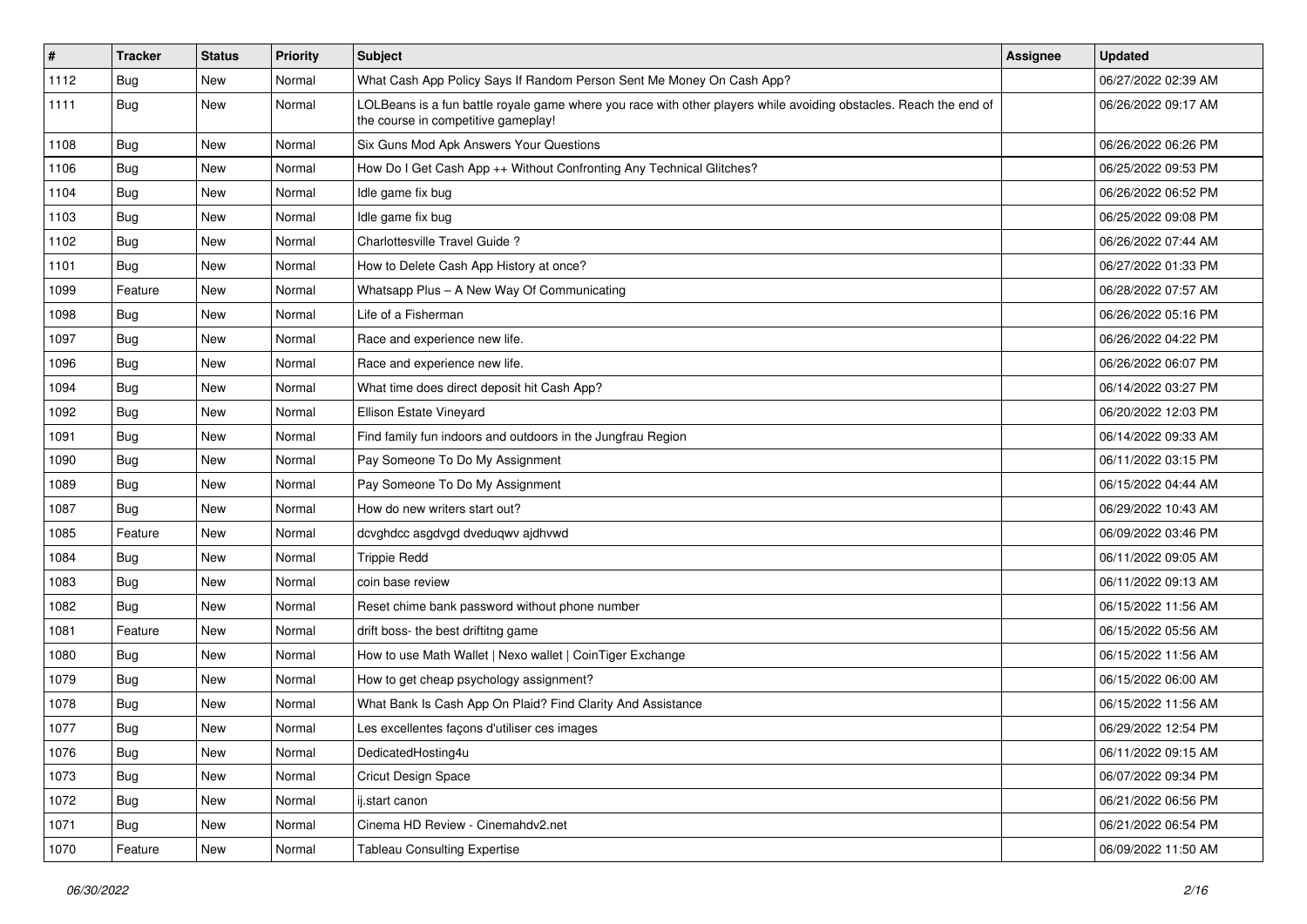| #    | <b>Tracker</b> | <b>Status</b> | <b>Priority</b> | <b>Subject</b>                                                           | <b>Assignee</b> | <b>Updated</b>      |
|------|----------------|---------------|-----------------|--------------------------------------------------------------------------|-----------------|---------------------|
| 1069 | <b>Bug</b>     | New           | Normal          | how to get cash app support phone number 24*7 available                  |                 | 06/29/2022 05:37 PM |
| 1068 | Bug            | New           | Normal          | 123.hp.com/laserjet                                                      |                 | 05/31/2022 12:22 PM |
| 1067 | Bug            | New           | Normal          | Cricut.com/setup                                                         |                 | 05/31/2022 12:19 PM |
| 1065 | <b>Bug</b>     | New           | Normal          | The top foreign language training game in 2022                           |                 | 06/07/2022 04:05 AM |
| 1063 | <b>Bug</b>     | New           | Normal          | 123.hp.com/laserjet                                                      |                 | 05/28/2022 12:27 PM |
| 1062 | <b>Bug</b>     | New           | Normal          | Cricut.com/setup                                                         |                 | 05/28/2022 12:26 PM |
| 1061 | <b>Bug</b>     | New           | Normal          | Cricut.com/setup                                                         |                 | 05/28/2022 12:24 PM |
| 1060 | Bug            | New           | Normal          | How to Use Panda Helper to Speed Up Your iOS                             |                 | 05/28/2022 09:12 AM |
| 1059 | <b>Bug</b>     | New           | Normal          | 123.hp.com/laserjet                                                      |                 | 05/28/2022 08:29 AM |
| 1058 | Bug            | New           | Normal          | Cricut.com/setup                                                         |                 | 05/28/2022 08:28 AM |
| 1057 | <b>Bug</b>     | New           | Normal          | <b>CCPlay Education Edition APK</b>                                      |                 | 06/07/2022 04:07 AM |
| 1056 | Feature        | New           | Normal          | Online Class Issues                                                      |                 | 05/28/2022 12:44 AM |
| 1053 | Bug            | New           | Normal          | Game Geometry Dash                                                       |                 | 05/26/2022 11:30 AM |
| 1052 | Bug            | New           | Normal          | Build Now GG is a new battle royale game.                                |                 | 05/26/2022 04:24 AM |
| 1051 | <b>Bug</b>     | New           | Normal          | Dental Supplies USA                                                      |                 | 06/11/2022 09:20 PM |
| 1050 | Feature        | New           | Normal          | Best Smart Phone Repair in Delhi                                         |                 | 05/25/2022 10:33 AM |
| 1049 | Feature        | New           | Normal          | IT Software Company In Delhi                                             |                 | 05/27/2022 05:24 AM |
| 1048 | Bug            | New           | Normal          | So zeigen Sie ein Instagram-Profilbild an und vergrößern es              |                 | 05/25/2022 06:56 AM |
| 1046 | <b>Bug</b>     | New           | Normal          | 123.hp.com/laserjet                                                      |                 | 05/24/2022 10:46 AM |
| 1045 | Bug            | New           | Normal          | Cricut.com/setup                                                         |                 | 05/24/2022 10:45 AM |
| 1044 | <b>Bug</b>     | New           | Normal          | Can I Disapprove If Random Person Sent Me Money On Cash App?             |                 | 05/26/2022 03:51 PM |
| 1043 | <b>Bug</b>     | New           | Normal          | What Is The Right Way To Troubleshoot Cash App Transfer Failed Problems? |                 | 05/25/2022 01:16 PM |
| 1042 | <b>Bug</b>     | New           | Normal          | How to set up direct deposit on cash app?                                |                 | 05/25/2022 01:17 PM |
| 1041 | <b>Bug</b>     | New           | Normal          | Count words in Word on the computer                                      |                 | 05/27/2022 02:16 PM |
| 1040 | <b>Bug</b>     | New           | Normal          | thabet                                                                   |                 | 05/19/2022 08:05 PM |
| 1039 | Bug            | New           | Normal          | How to Get Tickmill Bonuses for Free                                     |                 | 05/26/2022 05:43 PM |
| 1036 | <b>Bug</b>     | New           | Normal          | VPS Material                                                             |                 | 05/18/2022 09:34 PM |
| 1034 | Bug            | New           | Normal          | Download Teaching Feeling For Android                                    |                 | 05/20/2022 09:25 AM |
| 1033 | <b>Bug</b>     | New           | Normal          | The best slope 2 online games to play right now                          |                 | 05/17/2022 10:55 AM |
| 1032 | Bug            | New           | Normal          | How To Play The Wordle Game                                              |                 | 05/17/2022 10:37 AM |
| 1031 | Bug            | New           | Normal          | <b>IAFT Traders Union</b>                                                |                 | 05/16/2022 03:14 PM |
| 1030 | <b>Bug</b>     | New           | Normal          | <b>IAFT Traders Union</b>                                                |                 | 05/16/2022 03:13 PM |
| 1029 | <b>Bug</b>     | New           | Normal          | 5 Reasons Why People Love Coloring Pages?                                |                 | 05/16/2022 11:53 AM |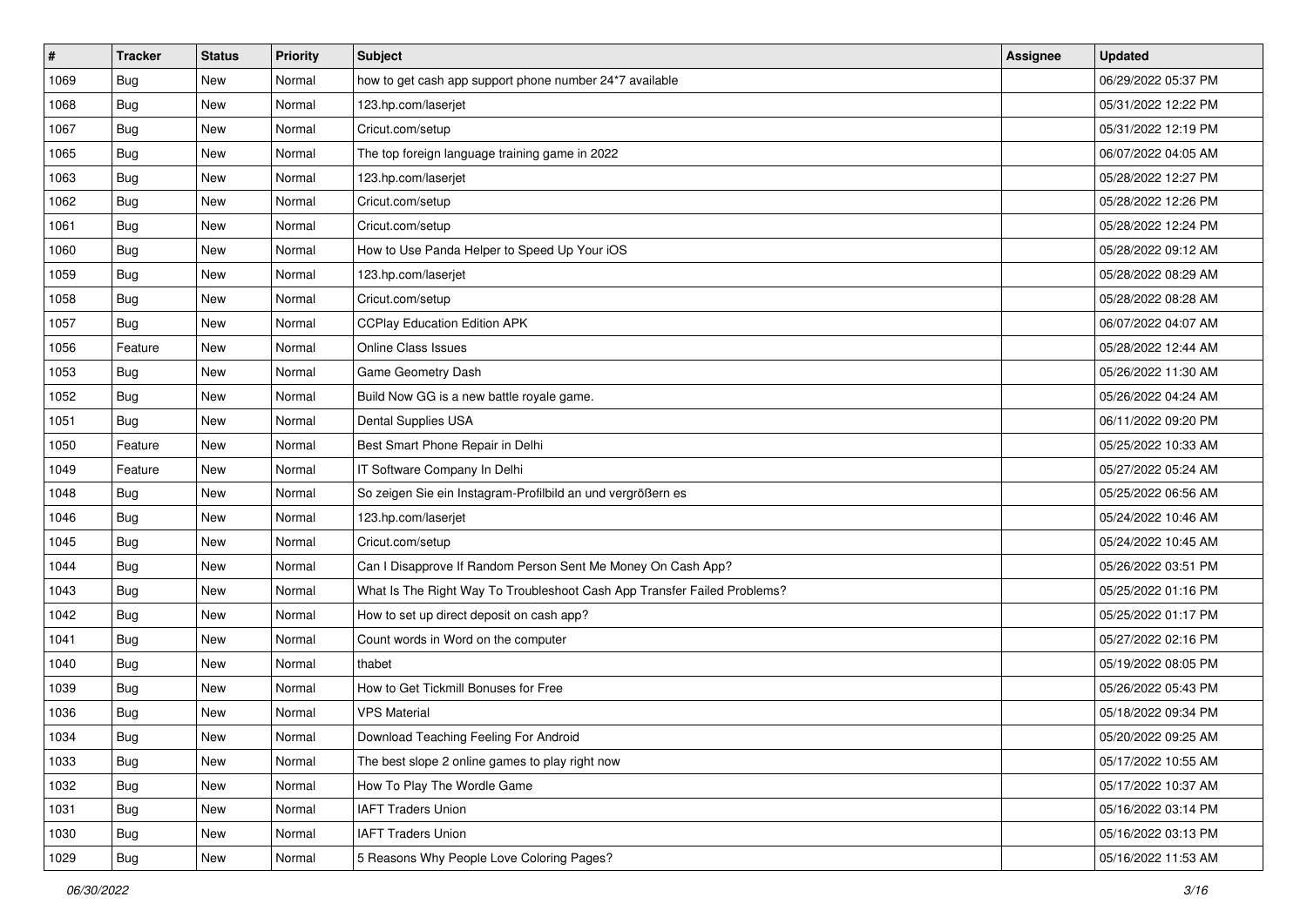| $\vert$ # | <b>Tracker</b> | <b>Status</b> | <b>Priority</b> | Subject                                                                    | <b>Assignee</b> | <b>Updated</b>      |
|-----------|----------------|---------------|-----------------|----------------------------------------------------------------------------|-----------------|---------------------|
| 1028      | <b>Bug</b>     | New           | Normal          | The Best Free Online Game to Play with Friends                             |                 | 05/16/2022 05:00 AM |
| 1027      | <b>Bug</b>     | New           | Normal          | Word hurdle: Viral and Fun Online Game                                     |                 | 06/25/2022 06:13 PM |
| 1026      | Bug            | New           | Normal          | New Puzzle Game for All Age - Dordle                                       |                 | 06/25/2022 06:17 PM |
| 1025      | <b>Bug</b>     | New           | Normal          | how to change the logo in wordpress                                        |                 | 06/25/2022 06:20 PM |
| 1024      | Bug            | New           | Normal          | How to choose the right broker                                             |                 | 06/25/2022 06:23 PM |
| 1023      | Bug            | New           | Normal          | Questions That Are Typically Asked About Trap The Cat                      |                 | 05/14/2022 03:51 AM |
| 1022      | Bug            | New           | Normal          | 123.hp.com/laserjet                                                        |                 | 05/13/2022 01:25 PM |
| 1021      | <b>Bug</b>     | New           | Normal          | Cricut.com/setup                                                           |                 | 05/26/2022 12:21 AM |
| 1020      | <b>Bug</b>     | New           | Normal          | Cricut.com/setup                                                           |                 | 05/13/2022 11:14 AM |
| 1019      | <b>Bug</b>     | New           | Normal          | Cricut.com/setup                                                           |                 | 05/13/2022 11:13 AM |
| 1018      | <b>Bug</b>     | New           | Normal          | So erhalten Sie ein kostenloses Hörbuch                                    |                 | 06/29/2022 11:27 AM |
| 1016      | <b>Bug</b>     | New           | Normal          | Klondike Solitaire                                                         |                 | 05/12/2022 09:03 AM |
| 1015      | Bug            | New           | Normal          | Is it possible to send books for free?                                     |                 | 05/11/2022 04:05 PM |
| 1014      | Bug            | New           | Normal          | how to get chime routing and account number ? chime routing number florida |                 | 05/11/2022 12:42 PM |
| 1013      | Bug            | New           | Normal          | ij.start canon                                                             |                 | 05/11/2022 11:31 AM |
| 1012      | Bug            | New           | Normal          | Cricut.com/setup                                                           |                 | 05/11/2022 11:30 AM |
| 1011      | <b>Bug</b>     | New           | Normal          | Summary of 10 best coloring apps on phones                                 |                 | 05/11/2022 10:58 AM |
| 1009      | <b>Bug</b>     | New           | Normal          | How to change routing number on Cash App?                                  |                 | 05/11/2022 07:13 AM |
| 1008      | Bug            | New           | Normal          | Who was the first black woman to anchor a newscast?                        |                 | 05/10/2022 03:13 PM |
| 1007      | Bug            | New           | Normal          | "ij.start canon                                                            |                 | 05/18/2022 10:40 AM |
| 1006      | <b>Bug</b>     | New           | Normal          | Cricut.com/setup                                                           |                 | 05/10/2022 01:22 PM |
| 1004      | <b>Bug</b>     | New           | Normal          | you get to pinch and drag a man with a very flexible face                  |                 | 05/10/2022 10:59 AM |
| 1002      | Bug            | New           | Normal          | <b>Chemistry Assignment Help</b>                                           |                 | 06/04/2022 09:58 AM |
| 1001      | <b>Bug</b>     | New           | Normal          | Venmo Keep Saying Error?                                                   |                 | 06/27/2022 02:20 AM |
| 999       | <b>Bug</b>     | New           | Normal          | Is there a way to find Google Feud answers?                                |                 | 06/28/2022 01:27 AM |
| 998       | Bug            | New           | Normal          | Is It Hard to Solve Wordle An                                              |                 | 06/27/2022 12:24 AM |
| 997       | <b>Bug</b>     | New           | Normal          | 123.hp.com/laserjet                                                        |                 | 06/28/2022 09:48 AM |
| 996       | I Bug          | New           | Normal          | Cricut.com/setup                                                           |                 | 06/27/2022 07:12 AM |
| 995       | Feature        | New           | Normal          | "ij.start canon                                                            |                 | 06/27/2022 01:29 PM |
| 994       | Feature        | New           | Normal          | Cricut.com/setup                                                           |                 | 06/26/2022 02:00 AM |
| 993       | Bug            | New           | Normal          | IO Games Free Online                                                       |                 | 06/26/2022 09:41 AM |
| 992       | <b>Bug</b>     | New           | Normal          | So vergrößern Sie Ihr Instagram-Profilbild                                 |                 | 06/26/2022 11:29 PM |
| 991       | <b>Bug</b>     | New           | Normal          | <b>MDMA MOLLY</b>                                                          |                 | 05/03/2022 12:03 AM |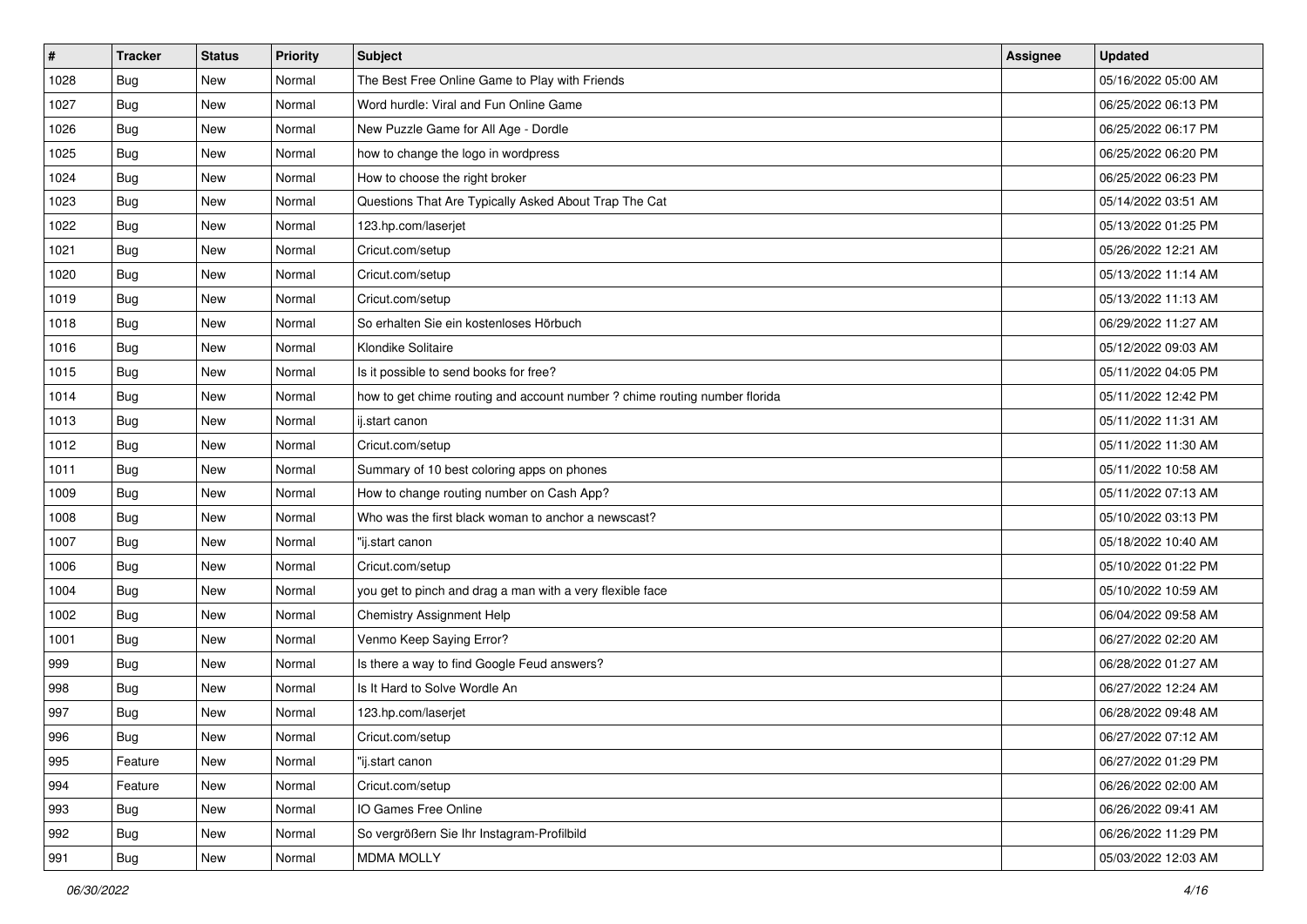| $\sharp$ | <b>Tracker</b> | <b>Status</b> | <b>Priority</b> | Subject                                                                                | <b>Assignee</b> | <b>Updated</b>      |
|----------|----------------|---------------|-----------------|----------------------------------------------------------------------------------------|-----------------|---------------------|
| 990      | <b>Bug</b>     | New           | Normal          | Mushrooms                                                                              |                 | 06/26/2022 05:41 AM |
| 989      | Bug            | <b>New</b>    | Normal          | Barewoods Wax Cigar                                                                    |                 | 06/26/2022 09:19 AM |
| 988      | Bug            | New           | Normal          | <b>Medicinal Mushrooms</b>                                                             |                 | 06/27/2022 09:33 AM |
| 987      | Bug            | New           | Normal          | <b>Medicinal Mushrooms</b>                                                             |                 | 06/27/2022 07:13 PM |
| 985      | Bug            | <b>New</b>    | Normal          | Find out the vitality of Facebook Phone Number:                                        |                 | 06/27/2022 05:39 AM |
| 984      | Bug            | New           | Normal          | How to disable, permanently delete Twitter account on phone, PC                        |                 | 06/26/2022 08:28 AM |
| 983      | Bug            | New           | Normal          | Finding issue in tekken 3 game?                                                        |                 | 06/28/2022 03:26 AM |
| 982      | <b>Bug</b>     | New           | Normal          | Five sites that let you download free scenarios for your iPhone                        |                 | 05/07/2022 09:34 PM |
| 981      | Bug            | New           | Normal          | VidMate Mod APK                                                                        |                 | 06/28/2022 11:24 AM |
| 980      | Bug            | New           | Normal          | Free Gas Cards for the Unemployed                                                      |                 | 06/28/2022 02:54 PM |
| 979      | <b>Bug</b>     | New           | Normal          | Free Gas Cards for the Unemployed                                                      |                 | 06/25/2022 09:02 PM |
| 978      | <b>Bug</b>     | New           | Normal          | Delamore Lodge is a place to stay.                                                     |                 | 06/27/2022 04:57 AM |
| 977      | Bug            | New           | Normal          | Fans of the Old Country will like this book.                                           |                 | 06/26/2022 05:54 AM |
| 975      | Bug            | New           | Normal          | Payback 2 Mod APK                                                                      |                 | 05/05/2022 10:56 AM |
| 974      | Bug            | New           | Normal          | Watch NCAA Football Live Streaming Free                                                |                 | 06/26/2022 05:33 PM |
| 973      | Feature        | New           | Normal          | Free NFL Streaming Sites                                                               |                 | 06/28/2022 06:27 AM |
| 972      | Bug            | New           | Normal          | How To Borrow Money From The Cash App? Get To Know About The Same                      |                 | 04/25/2022 07:30 AM |
| 971      | Bug            | <b>New</b>    | Normal          | How Do I Check Balance On Cash App Card With Optimum Ease?                             |                 | 06/27/2022 08:16 PM |
| 970      | Bug            | New           | Normal          | The Amount Of Time Does Cash App Direct Deposit Time Take?                             |                 | 06/26/2022 07:32 PM |
| 969      | Bug            | New           | Normal          | Watch NCAA Football Live Match Free                                                    |                 | 06/28/2022 01:31 PM |
| 968      | Feature        | New           | Normal          | watch nfl online free live streaming                                                   |                 | 06/25/2022 11:52 PM |
| 967      | Feature        | New           | Normal          | stream live nfl games free online                                                      |                 | 06/26/2022 10:09 AM |
| 966      | Bug            | <b>New</b>    | Normal          | How to Download the Filmes                                                             |                 | 06/27/2022 03:25 AM |
| 965      | <b>Bug</b>     | New           | Normal          | Go with cash app customer service to know where I can load my cash app card            |                 | 06/28/2022 04:30 AM |
| 964      | Bug            | New           | Normal          | Can I Fix Cash App Transfer Failed Issues By Adding Sufficient Funds?                  |                 | 06/26/2022 07:21 AM |
| 963      | Feature        | New           | Normal          | Why I am not getting cool cash app card designs- call experts                          |                 | 06/26/2022 07:52 AM |
| 962      | <b>Bug</b>     | New           | Normal          | Kostenlose Hörbücher                                                                   |                 | 06/26/2022 10:45 PM |
| 961      | I Bug          | New           | Normal          | TeaTv is an Android                                                                    |                 | 06/26/2022 02:02 PM |
| 959      | Bug            | New           | Normal          | Get connected with cash app team-How to get money off cash app at walmart without card |                 | 06/27/2022 08:52 AM |
| 958      | Bug            | New           | Normal          | Avail Cash app support service to know Sutton bank cash app number                     |                 | 06/26/2022 08:46 AM |
| 957      | <b>Bug</b>     | New           | Normal          | From Where I Can Get Cheap Writing Services?                                           |                 | 04/20/2022 05:06 AM |
| 956      | Bug            | New           | Normal          | FNF Free Mods Online                                                                   |                 | 06/25/2022 09:59 PM |
| 954      | <b>Bug</b>     | New           | Normal          | AZ Screen Recorder Mod                                                                 |                 | 06/25/2022 11:24 PM |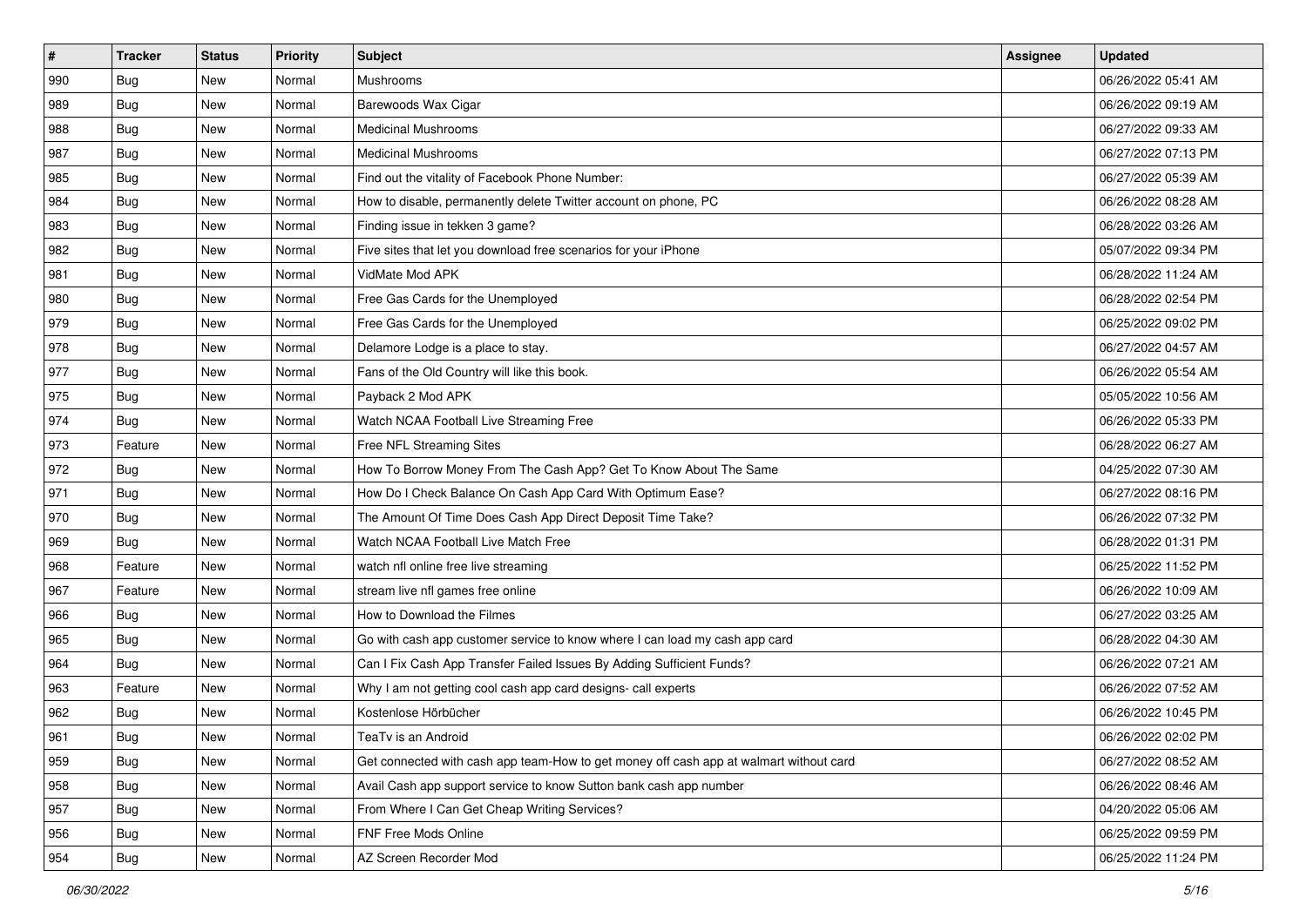| $\vert$ # | <b>Tracker</b> | <b>Status</b> | <b>Priority</b> | Subject                                                                          | <b>Assignee</b> | <b>Updated</b>      |
|-----------|----------------|---------------|-----------------|----------------------------------------------------------------------------------|-----------------|---------------------|
| 953       | <b>Bug</b>     | New           | Normal          | Manga Dogs - Read Your Favorite Comics on Your Smartphone                        |                 | 06/27/2022 03:53 PM |
| 952       | Bug            | New           | Normal          | Canon IJ Network Tool                                                            |                 | 06/26/2022 10:35 AM |
| 951       | Bug            | New           | Normal          | Canon.com/ijsetup                                                                |                 | 06/27/2022 07:56 PM |
| 950       | Bug            | New           | Normal          | ij.start canon                                                                   |                 | 06/26/2022 04:35 AM |
| 949       | Bug            | New           | Normal          | <b>Educational Games</b>                                                         |                 | 06/15/2022 09:11 PM |
| 948       | Bug            | New           | Normal          | Canon IJ Network Tool                                                            |                 | 06/27/2022 09:30 PM |
| 947       | <b>Bug</b>     | New           | Normal          | is Disney Now and Disney Plus different?                                         |                 | 04/14/2022 09:53 AM |
| 946       | Bug            | <b>New</b>    | Normal          | What is Plex and Is Plex Legal?                                                  |                 | 06/26/2022 05:23 AM |
| 945       | Bug            | New           | Normal          | TikTok 18 Mod Apk For Your Android                                               |                 | 04/13/2022 09:32 AM |
| 944       | Feature        | New           | Normal          | Canon.com/ijsetup                                                                |                 | 06/27/2022 09:46 AM |
| 943       | <b>Bug</b>     | New           | Normal          | ij.start canon                                                                   |                 | 04/13/2022 08:52 AM |
| 942       | Bug            | New           | Normal          | Canon IJ Network Tool                                                            |                 | 04/13/2022 08:45 AM |
| 941       | Bug            | <b>New</b>    | Normal          | is Disney Now and Disney Plus different?                                         |                 | 06/26/2022 12:10 PM |
| 940       | <b>Bug</b>     | New           | Normal          | What is Plex and Is Plex Legal?                                                  |                 | 06/26/2022 04:50 PM |
| 935       | Bug            | New           | Normal          | MovieBox Pro Apk - Watch Movies and TV Shows on Your Android Phone               |                 | 06/26/2022 04:11 AM |
| 934       | Bug            | New           | Normal          | MovieBox Pro Apk - Watch Movies and TV Shows on Your Android Phone               |                 | 05/10/2022 11:01 AM |
| 933       | Bug            | New           | Normal          | How Can I Watch Movies on My Mobile Phone                                        |                 | 06/24/2022 12:55 AM |
| 932       | Bug            | New           | Normal          | The best epic, long-playing PC games will consume days of your life.             |                 | 05/15/2022 07:44 PM |
| 930       | <b>Bug</b>     | New           | Normal          | The best free games online                                                       |                 | 04/12/2022 09:05 AM |
| 929       | Bug            | New           | Normal          | Canon IJ Network Tool                                                            |                 | 04/12/2022 08:32 AM |
| 928       | Bug            | <b>New</b>    | Normal          | How Does Sutton Bank Cash App Customer Service Help In Answering Your Questions? |                 | 04/12/2022 11:36 AM |
| 927       | Feature        | New           | Normal          | What Is The Right Way To Troubleshoot Cash App Transfer Failed Problems?         |                 | 04/12/2022 05:54 AM |
| 926       | <b>Bug</b>     | New           | Normal          | tavor 7                                                                          |                 | 06/22/2022 05:08 PM |
| 925       | <b>Bug</b>     | New           | Normal          | tavor 7                                                                          |                 | 06/15/2022 03:45 AM |
| 924       | Bug            | New           | Normal          | buy tec 9                                                                        |                 | 04/11/2022 02:54 PM |
| 923       | Bug            | <b>New</b>    | Normal          | frenchies for sale                                                               |                 | 04/11/2022 02:35 PM |
| 922       | <b>Bug</b>     | New           | Normal          | Why Is The Need For Assignment Writing Services?                                 |                 | 06/29/2022 06:48 PM |
| 921       | <b>Bug</b>     | New           | Normal          | Canon IJ Network Tool                                                            |                 | 04/11/2022 09:00 AM |
| 920       | <b>Bug</b>     | New           | Normal          | Where I Can Get Essay Writing Services?                                          |                 | 04/11/2022 08:35 AM |
| 919       | Feature        | New           | Normal          | How can I check my Cash App card balance by dialing a number?                    |                 | 04/10/2022 09:07 AM |
| 918       | <b>Bug</b>     | New           | Normal          | Antivirus for IOS                                                                |                 | 06/16/2022 10:36 PM |
| 917       | Bug            | New           | Normal          | Random Person Sent Me Money on Cash App-find solution?                           |                 | 04/09/2022 12:32 PM |
| 916       | <b>Bug</b>     | New           | Normal          | How long does it take to write a book?                                           |                 | 04/07/2022 12:15 PM |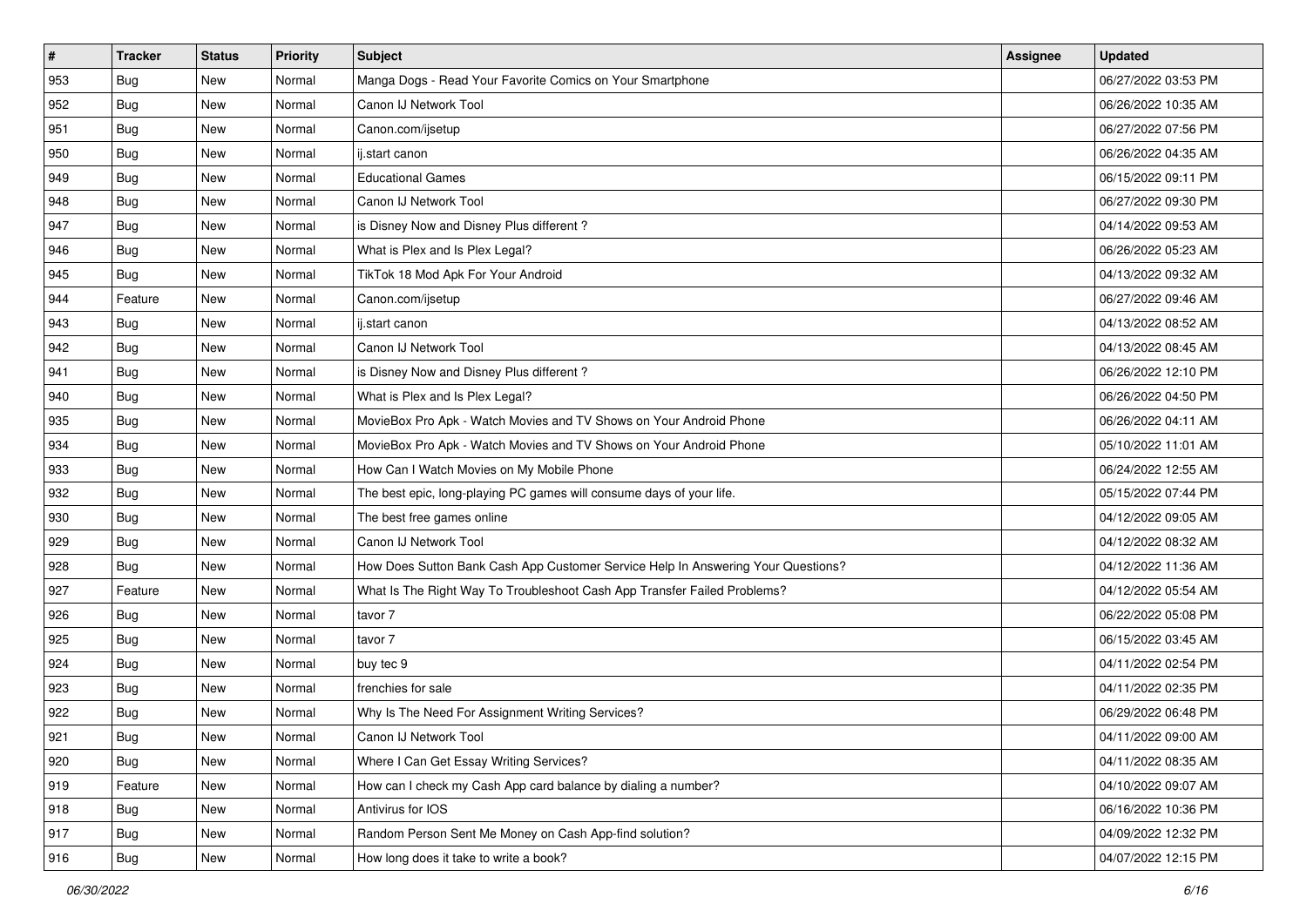| $\vert$ # | <b>Tracker</b> | <b>Status</b> | <b>Priority</b> | Subject                                                                     | <b>Assignee</b> | <b>Updated</b>      |
|-----------|----------------|---------------|-----------------|-----------------------------------------------------------------------------|-----------------|---------------------|
| 915       | <b>Bug</b>     | New           | Normal          | Finance dissertation writing                                                |                 | 04/07/2022 09:22 AM |
| 914       | Bug            | New           | Normal          | Wordle: how to play fashion games for free?                                 |                 | 04/07/2022 08:30 AM |
| 913       | Bug            | New           | Normal          | Canon IJ Network Tool                                                       |                 | 04/07/2022 06:21 AM |
| 912       | <b>Bug</b>     | <b>New</b>    | Normal          | Cuphead Mobile Game Review                                                  |                 | 06/09/2022 10:14 AM |
| 911       | Bug            | New           | Normal          | Aluminum Windows & Doors                                                    |                 | 04/06/2022 08:10 PM |
| 910       | <b>Bug</b>     | New           | Normal          | Each content looks unisize or not formated                                  |                 | 04/06/2022 11:21 AM |
| 909       | Bug            | New           | Normal          | Toca Life World APK                                                         |                 | 04/06/2022 04:52 AM |
| 908       | <b>Bug</b>     | New           | Normal          | Toca Life World APK                                                         |                 | 04/06/2022 03:18 AM |
| 907       | Bug            | New           | Normal          | Canon IJ Network Tool                                                       |                 | 04/04/2022 10:43 AM |
| 906       | Bug            | New           | Normal          | How To Change Cash App From Business To Personal Account For Any Reasons?   |                 | 04/04/2022 09:57 AM |
| 905       | <b>Bug</b>     | New           | Normal          | MINI MILITIA MOD APK                                                        |                 | 05/19/2022 01:54 PM |
| 904       | Feature        | New           | Normal          | Laora seeck                                                                 |                 | 04/20/2022 11:54 AM |
| 903       | Feature        | <b>New</b>    | Normal          | Good game                                                                   |                 | 04/11/2022 08:39 AM |
| 902       | Feature        | New           | Normal          | salo717                                                                     |                 | 05/18/2022 10:35 AM |
| 901       | Feature        | New           | Normal          | good game ever                                                              |                 | 06/30/2022 01:50 AM |
| 900       | Feature        | New           | Normal          | good game ever                                                              |                 | 04/02/2022 11:59 AM |
| 898       | <b>Bug</b>     | New           | Normal          | Shadow Fight 2 Mod APK                                                      |                 | 04/02/2022 09:17 AM |
| 895       | Bug            | <b>New</b>    | Normal          | Cash App Scams                                                              |                 | 06/18/2022 02:36 PM |
| 894       | Feature        | New           | Normal          | Need phd dissertation help in UK                                            |                 | 05/30/2022 12:29 PM |
| 893       | Bug            | New           | Normal          | klingeltone                                                                 |                 | 04/13/2022 11:06 AM |
| 892       | <b>Bug</b>     | New           | Normal          | Good game                                                                   |                 | 04/01/2022 09:15 AM |
| 891       | Bug            | New           | Normal          | The most interesting game today, have you tried it?                         |                 | 04/01/2022 09:17 AM |
| 889       | Bug            | New           | Normal          | What is Plex and how it's work?                                             |                 | 04/01/2022 09:14 AM |
| 888       | <b>Bug</b>     | New           | Normal          | Is the Fox News Channel on Roku free?                                       |                 | 06/28/2022 06:58 PM |
| 887       | <b>Bug</b>     | New           | Normal          | What is Plex and how it's work?                                             |                 | 04/01/2022 09:16 AM |
| 886       | Bug            | <b>New</b>    | Normal          | Is the Fox News Channel on Roku free?                                       |                 | 06/28/2022 09:36 PM |
| 885       | <b>Bug</b>     | New           | Normal          | How to Install the Tele Latino App For Android                              |                 | 03/28/2022 04:10 AM |
| 884       | <b>Bug</b>     | New           | Normal          | Why do Subway Surfers popular                                               |                 | 04/01/2022 09:16 AM |
| 883       | Bug            | New           | Normal          | Langweilen Sie sich jemals bei der gleichen alten Schriftart auf Instagram? |                 | 04/01/2022 09:16 AM |
| 882       | <b>Bug</b>     | New           | Normal          | How to change bank account on cash app?                                     |                 | 04/01/2022 09:16 AM |
| 880       | <b>Bug</b>     | New           | Normal          | Why do Subway Surfers popular                                               |                 | 04/01/2022 09:16 AM |
| 879       | Feature        | New           | Normal          | Best Garage Door Repair in Massachusetts                                    |                 | 04/01/2022 09:16 AM |
| 878       | <b>Bug</b>     | New           | Normal          | Wie ist instazoom hilfreich beim Herunterladen von Instagram-Profilbildern  |                 | 04/08/2022 09:28 PM |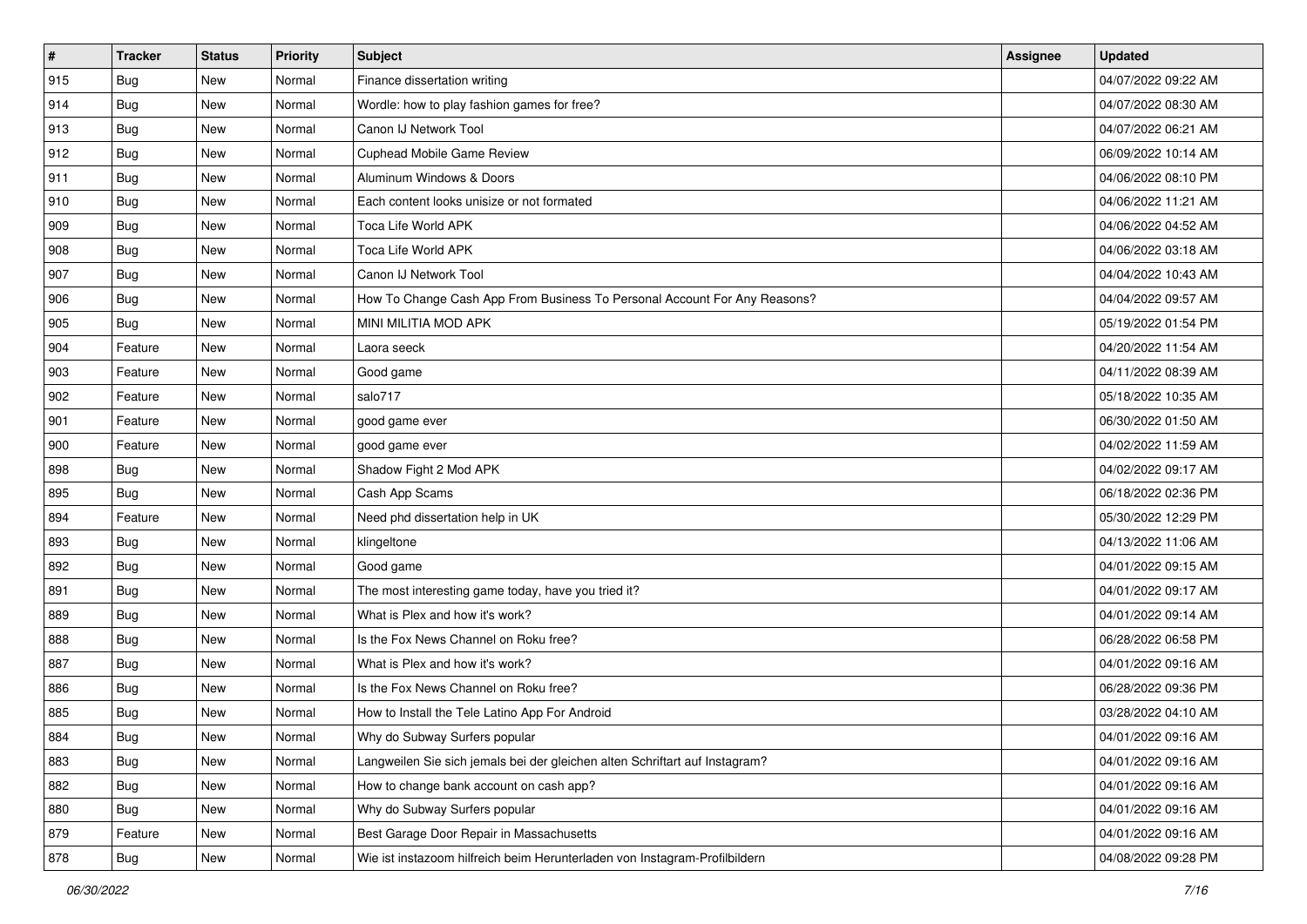| $\vert$ # | <b>Tracker</b> | <b>Status</b> | <b>Priority</b> | Subject                                                                          | <b>Assignee</b> | <b>Updated</b>      |
|-----------|----------------|---------------|-----------------|----------------------------------------------------------------------------------|-----------------|---------------------|
| 877       | Feature        | New           | Normal          | <b>Exness Broker Review</b>                                                      |                 | 04/01/2022 09:12 AM |
| 876       | <b>Bug</b>     | New           | Normal          | Download Full-Size Profile Pictures of Your Favorite Users With InstaDP          |                 | 04/01/2022 09:12 AM |
| 875       | Bug            | New           | Normal          | Red ball game                                                                    |                 | 04/01/2022 09:15 AM |
| 874       | Bug            | New           | Normal          | Cómo descargar Minecraft Apk                                                     |                 | 06/26/2022 08:01 AM |
| 873       | Bug            | New           | Normal          | Klingeltöne mp3                                                                  |                 | 04/13/2022 11:03 AM |
| 872       | Bug            | New           | Normal          | Poppy Playtime Horror Game Free                                                  |                 | 04/01/2022 09:11 AM |
| 870       | <b>Bug</b>     | New           | Normal          | Mahjong Solitaire                                                                |                 | 04/01/2022 09:12 AM |
| 869       | Bug            | <b>New</b>    | Normal          | Sonnerie Post Malone 2022                                                        |                 | 04/13/2022 11:05 AM |
| 865       | <b>Bug</b>     | New           | Normal          | Canon IJ Printer Utility                                                         |                 | 05/18/2022 07:24 PM |
| 864       | Bug            | New           | Normal          | Canon IJ Network Tool                                                            |                 | 04/01/2022 09:14 AM |
| 863       | <b>Bug</b>     | New           | Normal          | Canon IJ Network Tool                                                            |                 | 04/01/2022 09:12 AM |
| 862       | Bug            | New           | Normal          | none                                                                             |                 | 04/01/2022 09:11 AM |
| 859       | Bug            | <b>New</b>    | Normal          | Canon IJ Network Tool                                                            |                 | 04/01/2022 09:13 AM |
| 857       | Bug            | New           | Normal          | Welcome to the world of classic retro games                                      |                 | 04/01/2022 09:13 AM |
| 856       | Bug            | New           | Normal          | Online Classes Assistance Help For Student                                       |                 | 04/01/2022 09:13 AM |
| 855       | Bug            | New           | Normal          | Online Classes Assistance Help For Student                                       |                 | 04/01/2022 09:13 AM |
| 854       | Bug            | New           | Normal          | How To Resolve Password Problems Through Facebook Customer Service?              |                 | 04/09/2022 06:11 PM |
| 853       | Bug            | New           | Normal          | what is dr laser                                                                 |                 | 04/01/2022 09:13 AM |
| 852       | <b>Bug</b>     | New           | Normal          | How to cancel your French Bee flight within 24 hours?                            |                 | 04/01/2022 09:13 AM |
| 851       | Bug            | New           | Normal          | Laden Sie den kostenlosen MP3-Klingelton für Ihr Mobiltelefon herunter           |                 | 04/01/2022 09:14 AM |
| 850       | Bug            | <b>New</b>    | Normal          | Puppy Playtime APK Android                                                       |                 | 04/01/2022 09:14 AM |
| 849       | Bug            | New           | Normal          | FutEmax App Apk - Watch Soccer, Fantasy Football, And More On Your Mobile Device |                 | 04/01/2022 09:04 AM |
| 848       | Feature        | New           | Normal          | <b>Online Classes Assistance</b>                                                 |                 | 04/01/2022 08:57 AM |
| 847       | Feature        | New           | Normal          | Canon.com/ijsetup                                                                |                 | 04/01/2022 09:08 AM |
| 846       | Feature        | New           | Normal          | ij.start canon                                                                   |                 | 04/01/2022 08:58 AM |
| 845       | Feature        | <b>New</b>    | Normal          | canon.com/ijsetup                                                                |                 | 04/01/2022 08:58 AM |
| 844       | <b>Bug</b>     | New           | Normal          | To know Chime Routing Number call on the helpline number                         |                 | 04/01/2022 08:58 AM |
| 843       | <b>Bug</b>     | New           | Normal          | Canon IJ Network Tool                                                            |                 | 04/01/2022 08:58 AM |
| 842       | Bug            | New           | Normal          | Join the fun game                                                                |                 | 04/01/2022 08:58 AM |
| 841       | <b>Bug</b>     | New           | Normal          | How do I activate FOX NOW?                                                       |                 | 04/01/2022 08:58 AM |
| 840       | <b>Bug</b>     | New           | Normal          | Is Tubi really free and legal?                                                   |                 | 04/01/2022 08:58 AM |
| 839       | <b>Bug</b>     | New           | Normal          | How do I activate FOX NOW?                                                       |                 | 04/01/2022 08:58 AM |
| 838       | <b>Bug</b>     | New           | Normal          | Celebrity Hunter Mod apk - Como instalá-lo                                       |                 | 04/01/2022 08:58 AM |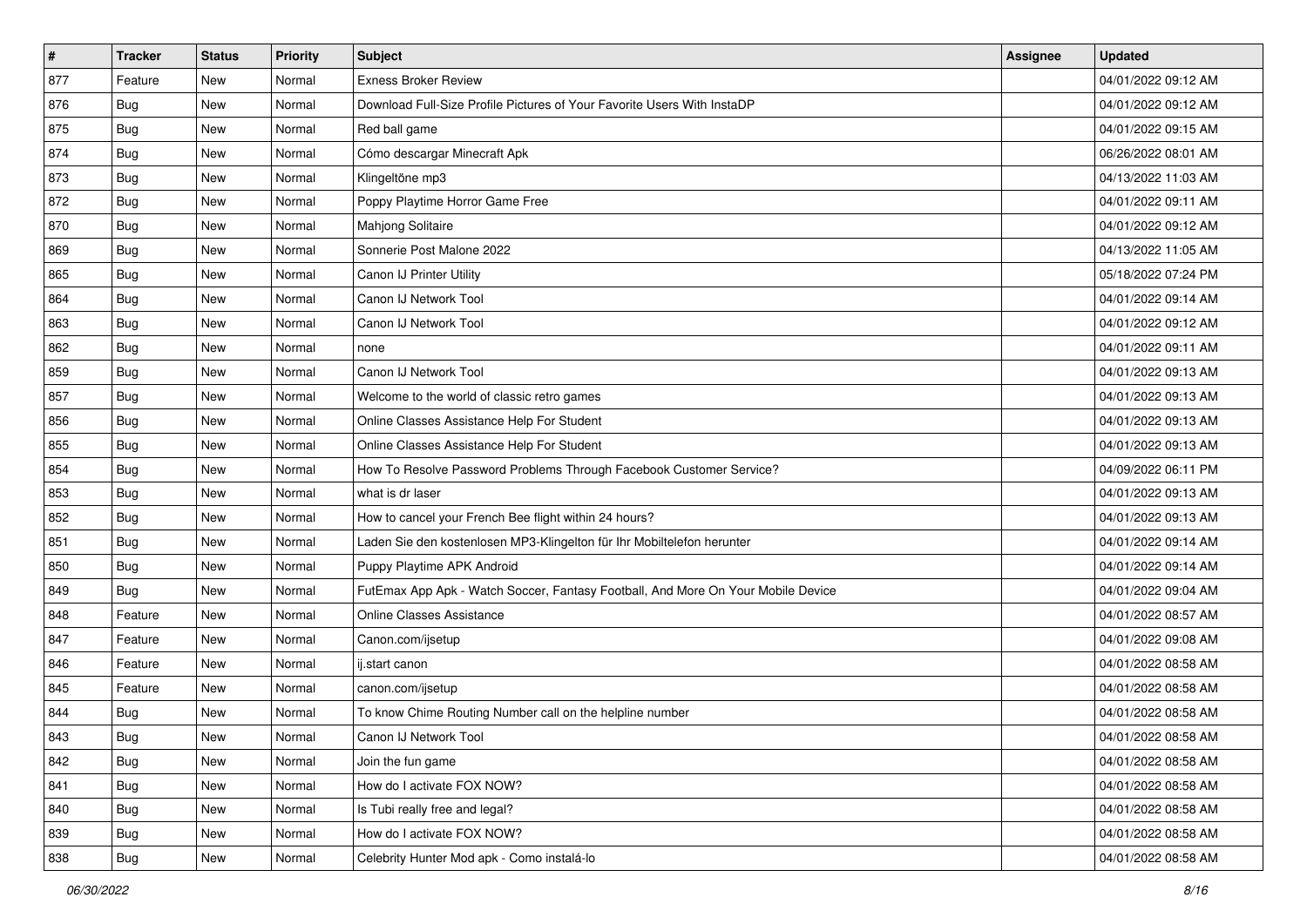| $\vert$ # | <b>Tracker</b> | <b>Status</b> | <b>Priority</b> | Subject                                                          | <b>Assignee</b> | <b>Updated</b>      |
|-----------|----------------|---------------|-----------------|------------------------------------------------------------------|-----------------|---------------------|
| 836       | <b>Bug</b>     | New           | Normal          | What Is The Required Amount To Pay As Cash App Clearance Fee?    |                 | 04/01/2022 09:00 AM |
| 835       | Bug            | New           | Normal          | Build your strong army with Taming io                            |                 | 04/01/2022 08:59 AM |
| 834       | Bug            | New           | Normal          | Grasp the secret to relieve stress and fatigue                   |                 | 04/01/2022 08:57 AM |
| 833       | Bug            | New           | Normal          | Does Direct Deposit Hit Chime- seek Chime Customer Service       |                 | 04/01/2022 08:59 AM |
| 832       | <b>Bug</b>     | New           | Normal          | Choque Royale Mod Apk                                            |                 | 04/01/2022 08:59 AM |
| 831       | Bug            | New           | Normal          | Build and shoot                                                  |                 | 05/29/2022 04:47 PM |
| 830       | Bug            | New           | Normal          | Poppy Playtime APK                                               |                 | 06/27/2022 10:31 PM |
| 828       | <b>Bug</b>     | New           | Normal          | Nursery management                                               |                 | 06/28/2022 12:10 PM |
| 827       | Bug            | New           | Normal          | Come To Know The Required Steps To Unlock Cash App Account       |                 | 04/01/2022 08:59 AM |
| 826       | Bug            | New           | Normal          | How to Dowload MXL TV Premium                                    |                 | 05/26/2022 03:34 PM |
| 825       | <b>Bug</b>     | New           | Normal          | Lucky Patcher Download                                           |                 | 06/26/2022 06:09 PM |
| 822       | <b>Bug</b>     | New           | Normal          | Dowload Your Boyfriend Game                                      |                 | 06/28/2022 04:56 AM |
| 821       | Bug            | New           | Normal          | Nicoo - A Review of the Popular Battle Royale Game               |                 | 06/28/2022 08:30 AM |
| 820       | <b>Bug</b>     | New           | Normal          | Metal Slug Apk para Android                                      |                 | 06/30/2022 07:20 AM |
| 819       | Bug            | New           | Normal          | Metal Slug Apk para Android                                      |                 | 06/27/2022 09:35 AM |
| 817       | Bug            | New           | Normal          | Pacman 30th Anniversary                                          |                 | 06/28/2022 09:20 AM |
| 816       | Bug            | New           | Normal          | Play Scribble io fun with everyone                               |                 | 06/28/2022 03:20 PM |
| 813       | Feature        | New           | Normal          | Canon.com/ijsetup                                                |                 | 06/28/2022 05:15 PM |
| 812       | Feature        | New           | Normal          | canon.com/ijsetup                                                |                 | 06/29/2022 06:04 AM |
| 811       | <b>Bug</b>     | New           | Normal          | Canon IJ Network Tool                                            |                 | 06/29/2022 10:59 PM |
| 810       | Feature        | New           | Normal          | how to remove viruses from a phone                               |                 | 06/28/2022 11:13 AM |
| 809       | Bug            | New           | Normal          | Smash Karts - immerse yourself in the exciting race              |                 | 06/28/2022 09:57 AM |
| 808       | <b>Bug</b>     | New           | Normal          | Sinnvolle Guten-Morgen-Grüße                                     |                 | 06/28/2022 10:45 PM |
| 807       | <b>Bug</b>     | New           | Normal          | 1v1Battle is a strategic action 'Build and shoot' game           |                 | 06/27/2022 06:52 AM |
| 806       | Feature        | New           | Normal          | Go everywhere thanks to mapquest driving directions              |                 | 06/29/2022 07:38 AM |
| 804       | Bug            | New           | Normal          | Review                                                           |                 | 06/29/2022 03:32 AM |
| 802       | <b>Bug</b>     | New           | Normal          | Who Is an ETL Engineer                                           |                 | 06/28/2022 02:03 AM |
| 801       | <b>Bug</b>     | New           | Normal          | Who Is an ETL Engineer                                           |                 | 06/27/2022 12:25 PM |
| 800       | <b>Bug</b>     | New           | Normal          | Who Is an ETL Engineer                                           |                 | 06/29/2022 08:54 AM |
| 799       | <b>Bug</b>     | New           | Normal          | Who Is an ETL Engineer                                           |                 | 06/29/2022 07:36 PM |
| 798       | <b>Bug</b>     | New           | Normal          | Who Is an ETL Engineer                                           |                 | 06/29/2022 02:44 AM |
| 796       | <b>Bug</b>     | New           | Normal          | How Does Cash App ++ actually work and What is the process of it |                 | 06/29/2022 05:10 AM |
| 795       | <b>Bug</b>     | New           | Normal          | Drift Boss - Exciting Race                                       |                 | 06/26/2022 06:32 PM |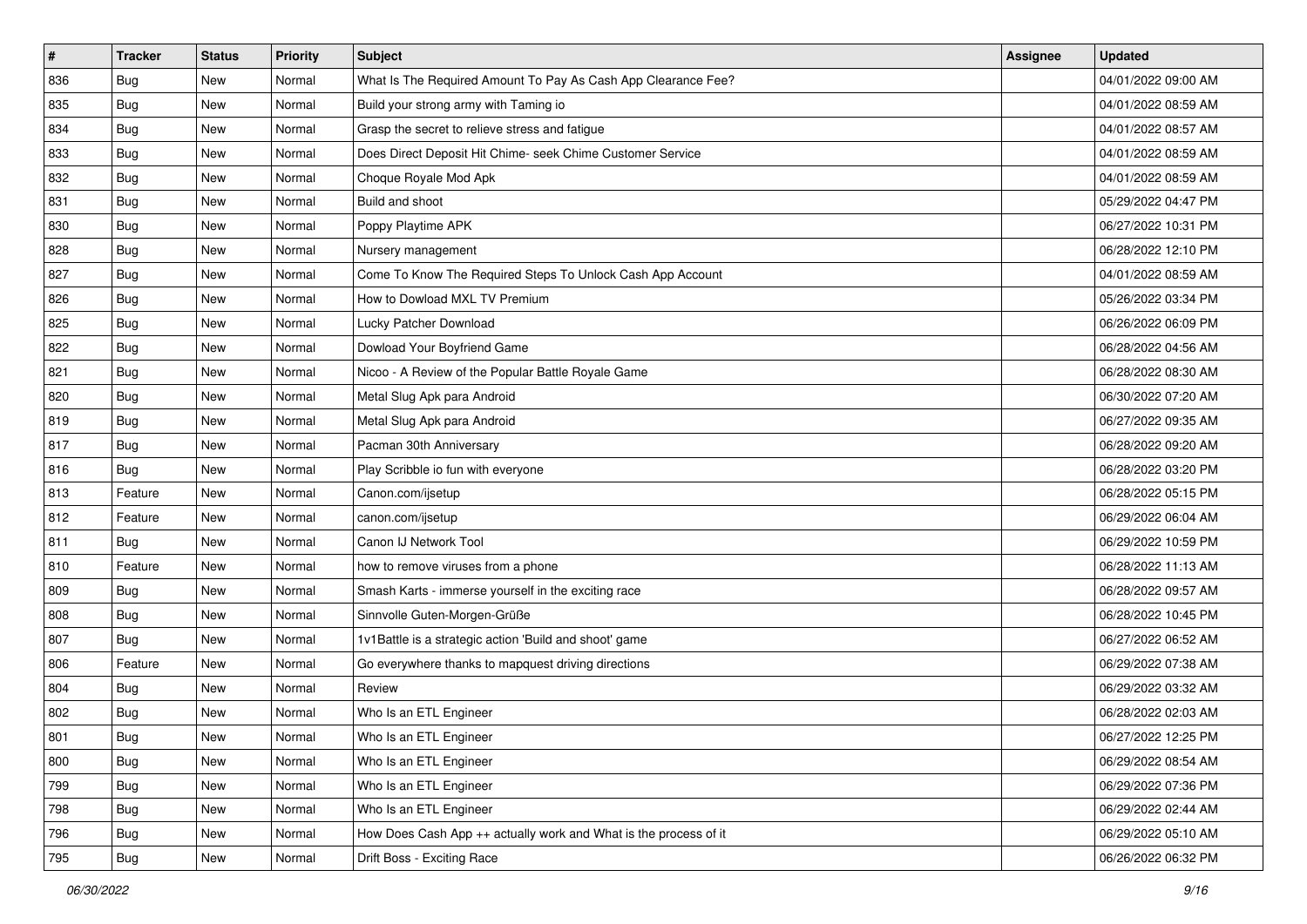| $\vert$ # | <b>Tracker</b> | <b>Status</b> | <b>Priority</b> | Subject                                                                       | <b>Assignee</b> | <b>Updated</b>      |
|-----------|----------------|---------------|-----------------|-------------------------------------------------------------------------------|-----------------|---------------------|
| 794       | Feature        | New           | Normal          | Safe place to buy fifa coins                                                  |                 | 06/28/2022 11:15 AM |
| 792       | <b>Bug</b>     | New           | Normal          | What is Google Camera Mod?                                                    |                 | 06/27/2022 10:20 AM |
| 791       | Bug            | New           | Normal          | Samsnung TV Plus is not working                                               |                 | 04/01/2022 09:03 AM |
| 790       | <b>Bug</b>     | New           | Normal          | My app                                                                        |                 | 04/01/2022 09:03 AM |
| 789       | Bug            | New           | Normal          | Full version                                                                  |                 | 06/30/2022 02:36 AM |
| 788       | <b>Bug</b>     | New           | Normal          | Intro Maker Mod APK                                                           |                 | 06/29/2022 09:13 PM |
| 787       | <b>Bug</b>     | New           | Normal          | Assured Assignment Help                                                       |                 | 06/29/2022 09:56 AM |
| 786       | <b>Bug</b>     | New           | Normal          | Best Assignment Help in Australia & UK                                        |                 | 06/21/2022 09:28 PM |
| 785       | <b>Bug</b>     | New           | Normal          | How To Get Money Off Cash App Without Card Or With A Card?                    |                 | 06/28/2022 11:35 AM |
| 784       | <b>Bug</b>     | New           | Normal          | How To Add Money On Cash App Card And Check The Funds?                        |                 | 06/28/2022 12:36 PM |
| 783       | <b>Bug</b>     | New           | Normal          | How Do I Determine The Reasons And Solutions To Fix Cash App Transfer Failed? |                 | 06/29/2022 01:42 PM |
| 782       | Bug            | New           | Normal          | Comment faire une sonnerie téléphonique                                       |                 | 06/29/2022 04:47 PM |
| 781       | Bug            | New           | Normal          | Free Whatsapp Group to Join                                                   |                 | 06/28/2022 11:48 AM |
| 777       | Bug            | New           | Normal          | Obtain driving instructions using Google Maps.                                |                 | 06/30/2022 04:52 AM |
| 776       | <b>Bug</b>     | New           | Normal          | Wibargain                                                                     |                 | 06/28/2022 01:57 PM |
| 775       | <b>Bug</b>     | New           | Normal          | cash app                                                                      |                 | 02/14/2022 08:20 AM |
| 774       | <b>Bug</b>     | New           | Normal          | Follow proper initiatives                                                     |                 | 06/29/2022 12:34 PM |
| 773       | Bug            | New           | Normal          | Spades - Play online free                                                     |                 | 06/28/2022 12:26 PM |
| 772       | <b>Bug</b>     | New           | Normal          | united airlines baggage policy                                                |                 | 06/29/2022 03:40 PM |
| 771       | <b>Bug</b>     | New           | Normal          | united airlines baggage policy                                                |                 | 06/29/2022 05:39 PM |
| 770       | <b>Bug</b>     | New           | Normal          | Canon IJ Network Tool                                                         |                 | 06/29/2022 04:48 AM |
| 769       | <b>Bug</b>     | New           | Normal          | check my cash app                                                             |                 | 06/28/2022 03:29 PM |
| 768       | <b>Bug</b>     | New           | Normal          | Where can you buy best jackets online?                                        |                 | 06/26/2022 01:50 PM |
| 767       | <b>Bug</b>     | New           | Normal          | apkmod                                                                        |                 | 06/29/2022 06:15 PM |
| 766       | <b>Bug</b>     | New           | Normal          | Pobreflix Mod APK Review                                                      |                 | 06/29/2022 10:55 PM |
| 765       | Bug            | New           | Normal          | Follow proper initiatives to check my cash app                                |                 | 06/25/2022 10:08 AM |
| 764       | <b>Bug</b>     | New           | Normal          | What is available to see what I can watch HBO Max?                            |                 | 06/29/2022 08:50 PM |
| 762       | I Bug          | New           | Normal          | How To Add Money To A Cash App Card If Struggling With Low Amount?            |                 | 06/29/2022 10:53 AM |
| 760       | <b>Bug</b>     | New           | Normal          | apkmod                                                                        |                 | 06/27/2022 04:13 PM |
| 758       | <b>Bug</b>     | New           | Normal          | How Do I Study Consistently For Hours?                                        |                 | 06/27/2022 12:49 AM |
| 757       | <b>Bug</b>     | New           | Normal          | Why Is Issue of Car Maintenance so Famous for the Consumers?                  |                 | 04/01/2022 09:01 AM |
| 756       | Feature        | New           | Normal          | Your one-stop destination for the thesis writing service                      |                 | 06/27/2022 05:46 PM |
| 754       | <b>Bug</b>     | New           | Normal          | Cómo descargar tonos gratis de teléfono celular                               |                 | 06/26/2022 01:56 PM |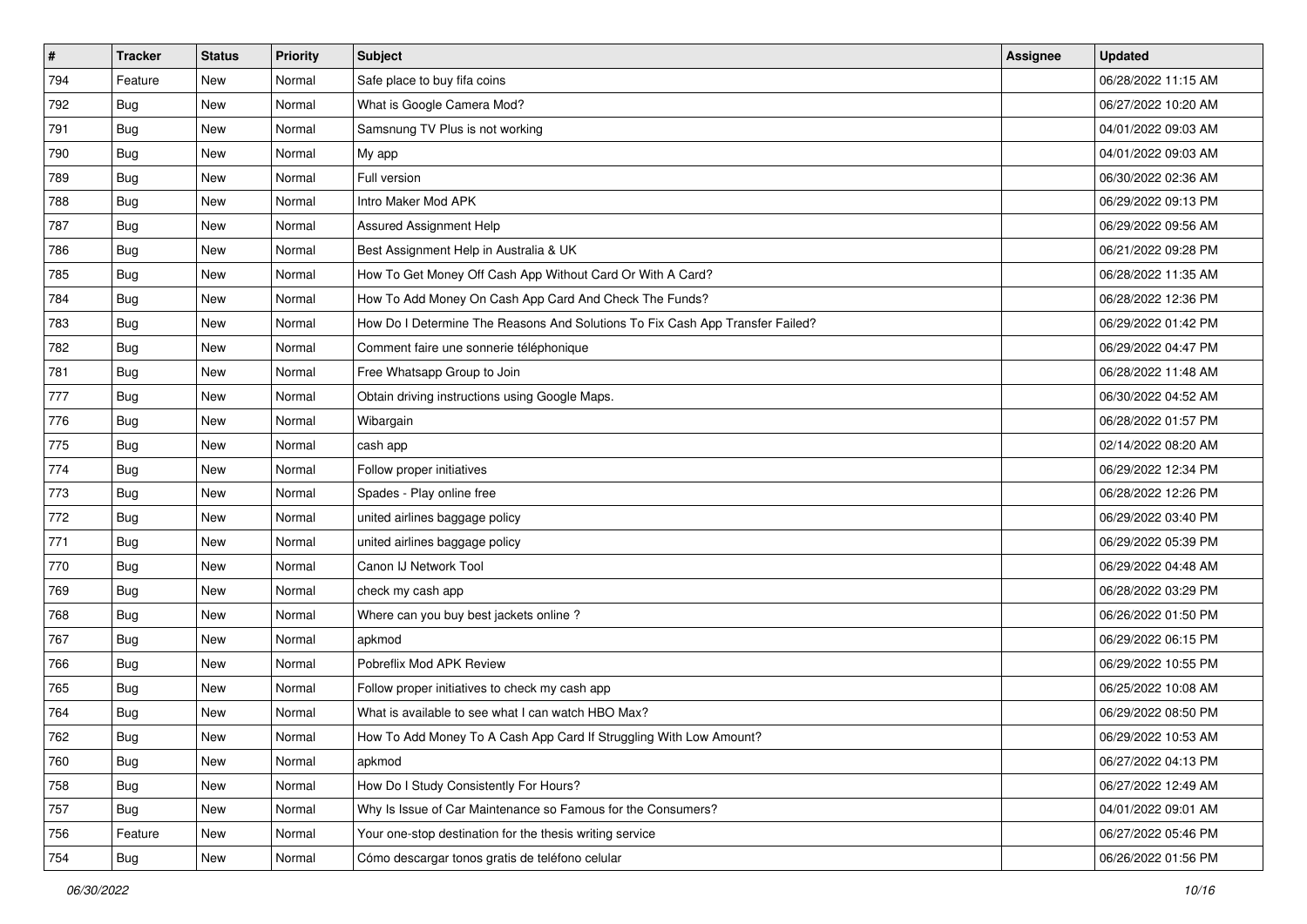| $\vert$ # | <b>Tracker</b> | <b>Status</b> | <b>Priority</b> | Subject                                                                                             | Assignee | <b>Updated</b>      |
|-----------|----------------|---------------|-----------------|-----------------------------------------------------------------------------------------------------|----------|---------------------|
| 753       | <b>Bug</b>     | New           | Normal          | onlineessaygrader                                                                                   |          | 06/28/2022 05:55 AM |
| 752       | <b>Bug</b>     | New           | Normal          | Plagerism checker                                                                                   |          | 06/26/2022 06:33 PM |
| 750       | <b>Bug</b>     | New           | Normal          | Create a Report Template                                                                            |          | 06/26/2022 04:27 PM |
| 749       | <b>Bug</b>     | <b>New</b>    | Normal          | The Best Bubble Shooter Game for Android                                                            |          | 06/26/2022 12:12 PM |
| 748       | Bug            | New           | Normal          | Il y a quelques façons d'obtenir des sonneries gratuites pour votre iPhone                          |          | 06/26/2022 11:24 PM |
| 747       | <b>Bug</b>     | New           | Normal          | How to Install Tyflex Plus on Your Android Device                                                   |          | 06/26/2022 08:16 AM |
| 744       | <b>Bug</b>     | New           | Normal          | <b>Pixel Survive</b>                                                                                |          | 06/28/2022 05:13 AM |
| 743       | <b>Bug</b>     | New           | Normal          | They promote 'pixel art' contests and a 'game jam' related to the work and figure of Carlos Casares |          | 06/28/2022 12:04 PM |
| 742       | <b>Bug</b>     | New           | Normal          | How Long Does Cash App Support Take To Respond For A Better Support?                                |          | 06/25/2022 11:00 PM |
| 741       | Bug            | New           | Normal          | <b>Blockchain Technology Solutions</b>                                                              |          | 06/26/2022 02:19 AM |
| 740       | Feature        | New           | Normal          | Online Thesis Help USA                                                                              |          | 06/28/2022 08:25 PM |
| 739       | <b>Bug</b>     | New           | Normal          | law dissertation help                                                                               |          | 06/27/2022 06:12 PM |
| 738       | <b>Bug</b>     | New           | Normal          | How Much Amount Do I Get Using The Referral Code For Cash App?                                      |          | 06/27/2022 03:58 PM |
| 737       | Bug            | New           | Normal          | How Do I Talk To A Live Person At Facebook If Anything Is Doubtful?                                 |          | 06/27/2022 09:59 PM |
| 736       | <b>Bug</b>     | New           | Normal          | I Want to Edit in My Website (transfer-factor.net) Unfortunately, Unable to Edit It                 |          | 06/24/2022 07:32 AM |
| 735       | <b>Bug</b>     | New           | Normal          | A quick fix of how to get money back from cash app stocks                                           |          | 06/30/2022 04:56 AM |
| 734       | <b>Bug</b>     | New           | Normal          | DR. STRANGE: Multiverse of Scheduling Madness!                                                      |          | 06/28/2022 07:07 AM |
| 733       | <b>Bug</b>     | New           | Normal          | How does one go about getting a book deal?                                                          |          | 06/28/2022 06:35 PM |
| 732       | <b>Bug</b>     | New           | Normal          | Get rectifications steps about why cash app transfer failed                                         |          | 06/26/2022 03:28 PM |
| 731       | <b>Bug</b>     | New           | Normal          | Avail Of Cash App Customer Service If Unable To Down Cash App Mobile App?                           |          | 06/25/2022 08:36 PM |
| 730       | <b>Bug</b>     | New           | Normal          | Canon IJ Network Tool                                                                               |          | 06/26/2022 05:51 PM |
| 729       | <b>Bug</b>     | New           | Normal          | Canon IJ Network Tool                                                                               |          | 06/28/2022 01:10 PM |
| 728       | <b>Bug</b>     | New           | Normal          | Will Cash App refund money if scammed? Hitches With Optimum Ease                                    |          | 06/26/2022 06:15 AM |
| 726       | <b>Bug</b>     | New           | Normal          | Mobile Application Development Services                                                             |          | 06/28/2022 04:44 PM |
| 725       | Feature        | New           | Normal          | What are memo writing services design                                                               |          | 06/24/2022 06:24 AM |
| 724       | Bug            | New           | Normal          | Dial Chime Customer support number for a quick response                                             |          | 06/30/2022 04:34 AM |
| 721       | <b>Bug</b>     | New           | Normal          | Cómo instalar un Mod Apk                                                                            |          | 06/30/2022 02:08 AM |
| 720       | I Bug          | New           | Normal          | How does Cash App Phone Number provide a quick treatment?                                           |          | 06/27/2022 08:02 AM |
| 719       | <b>Bug</b>     | New           | Normal          | How Do I Send \$5000 Through Cash App Account With Ease?                                            |          | 06/29/2022 10:15 PM |
| 717       | <b>Bug</b>     | New           | Normal          | Disney Plus Apk - Watch Movies and TV Shows on Your Device                                          |          | 06/29/2022 03:10 PM |
| 716       | <b>Bug</b>     | New           | Normal          | La celebración de un BabyShower.                                                                    |          | 06/27/2022 12:29 PM |
| 715       | <b>Bug</b>     | New           | Normal          | Puppy Playtime Descargar gratis                                                                     |          | 06/28/2022 10:46 PM |
| 714       | Bug            | New           | Normal          | Cuevana 3 Premium - Enjoy Your Favorite Movies and TV Shows on Your Smart TV                        |          | 06/27/2022 11:43 PM |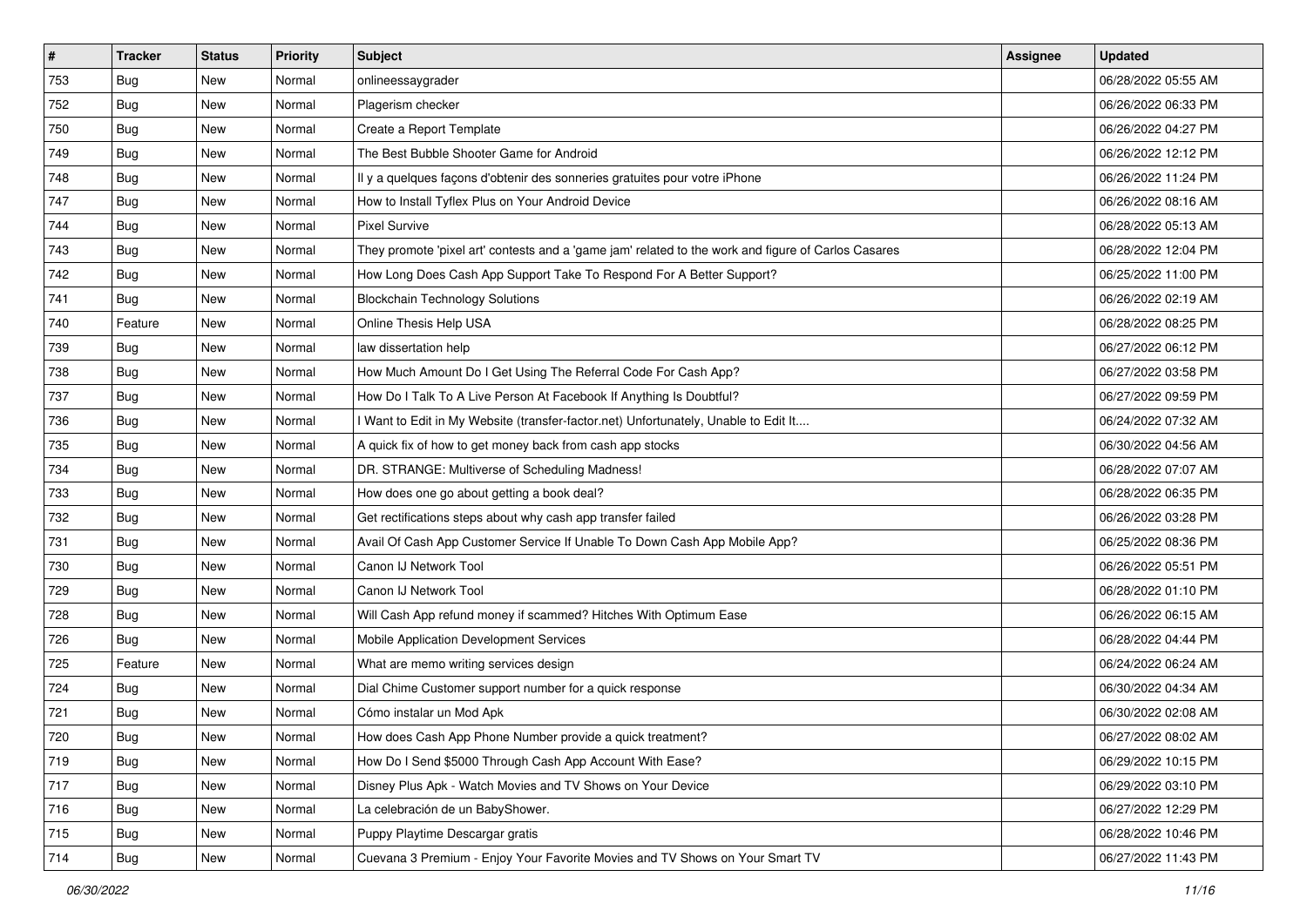| $\vert$ # | <b>Tracker</b> | <b>Status</b> | <b>Priority</b> | Subject                                                                 | Assignee | <b>Updated</b>      |
|-----------|----------------|---------------|-----------------|-------------------------------------------------------------------------|----------|---------------------|
| 712       | <b>Bug</b>     | New           | Normal          | <b>Tips and Tricks</b>                                                  |          | 06/29/2022 07:26 PM |
| 711       | <b>Bug</b>     | New           | Normal          | Human Fall Flat Apk Download                                            |          | 06/28/2022 08:27 PM |
| 710       | <b>Bug</b>     | New           | Normal          | Take Necessary Assistance If You Are Unable Activate Cash App Card      |          | 06/25/2022 09:26 PM |
| 709       | <b>Bug</b>     | <b>New</b>    | Normal          | How To Load Cash App Card At Walmart Without Having To Face Any Hassle? |          | 06/29/2022 03:26 AM |
| 708       | <b>Bug</b>     | New           | Normal          | Efficient ways to proceed with the cash app dispute process?            |          | 06/29/2022 10:24 AM |
| 706       | <b>Bug</b>     | New           | Normal          | How Can You Cancel A Cash App Payment Without Any Prior Information?    |          | 06/26/2022 09:13 AM |
| 705       | <b>Bug</b>     | New           | Normal          | wuxiaworld                                                              |          | 06/29/2022 11:42 PM |
| 704       | <b>Bug</b>     | New           | Normal          | Reach support team of Chime Customer Service for instant help           |          | 06/29/2022 05:49 AM |
| 703       | <b>Bug</b>     | New           | Normal          | For real-time help, dial Facebook customer service number               |          | 06/29/2022 12:30 AM |
| 702       | Bug            | New           | Normal          | Avail Chime Customer Service to know How To Get Chime Bank Statement    |          | 06/28/2022 04:58 AM |
| 701       | <b>Bug</b>     | New           | Normal          | Why Law Essay Helper UK is Necessary?                                   |          | 06/29/2022 06:29 PM |
| 700       | Bug            | New           | Normal          | Cómo descargar Poppy Playtime                                           |          | 04/01/2022 09:30 AM |
| 699       | Bug            | New           | Normal          | Would you be able to utilize Cash App Twitch?                           |          | 06/30/2022 04:55 AM |
| 698       | Feature        | New           | Normal          | Connect with cash app representative to ask about cash app flip scam    |          | 06/26/2022 11:24 AM |
| 697       | <b>Bug</b>     | New           | Normal          | How to Descargar Pura TV For Android                                    |          | 06/28/2022 04:43 PM |
| 696       | <b>Bug</b>     | New           | Normal          | How to Install the TuMangaOnline App                                    |          | 06/30/2022 01:09 AM |
| 695       | <b>Bug</b>     | New           | Normal          | Refer Listas IPTV Apk                                                   |          | 06/29/2022 06:50 AM |
| 693       | Feature        | New           | Normal          | How To Get My Money Back From The Cash App To Your Wallet?              |          | 06/28/2022 06:38 PM |
| 692       | Bug            | New           | Normal          | Esports 888b                                                            |          | 06/12/2022 10:04 AM |
| 691       | <b>Bug</b>     | New           | Normal          | tea garden dublin                                                       |          | 04/01/2022 09:31 AM |
| 690       | Bug            | New           | Normal          | campervan hire                                                          |          | 06/28/2022 11:55 AM |
| 689       | Bug            | New           | Normal          | How to use twitch.tv/activate?                                          |          | 06/28/2022 10:48 PM |
| 688       | <b>Bug</b>     | New           | Normal          | How to use twitch.tv/activate?                                          |          | 06/24/2022 04:16 AM |
| 687       | <b>Bug</b>     | New           | Normal          | How to use twitch.tv/activate?                                          |          | 06/30/2022 06:55 AM |
| 686       | Bug            | New           | Normal          | Welcome To The Most Demandable Mahipalpur Escorts Agency                |          | 06/27/2022 03:45 PM |
| 684       | Bug            | New           | Normal          | Difference between paper map and online map                             |          | 06/29/2022 09:46 AM |
| 683       | Feature        | New           | Normal          | Game creation                                                           |          | 06/28/2022 09:51 PM |
| 682       | Bug            | New           | Normal          | Does Facebook customer service live chat allow to speak with someone?   |          | 06/29/2022 09:56 AM |
| 680       | Feature        | New           | Normal          | Word Jewels 2                                                           |          | 06/30/2022 02:36 AM |
| 679       | <b>Bug</b>     | New           | Normal          | Word Finder helps you to play word games better                         |          | 04/01/2022 09:34 AM |
| 678       | <b>Bug</b>     | New           | Normal          | How to be a winner in buidnow gg                                        |          | 06/29/2022 06:31 PM |
| 677       | <b>Bug</b>     | New           | Normal          | Logo Design Services Near Me                                            |          | 06/29/2022 11:58 AM |
| 676       | <b>Bug</b>     | New           | Normal          | Does Facebook customer service live chat allow to speak with someone?   |          | 04/01/2022 09:39 AM |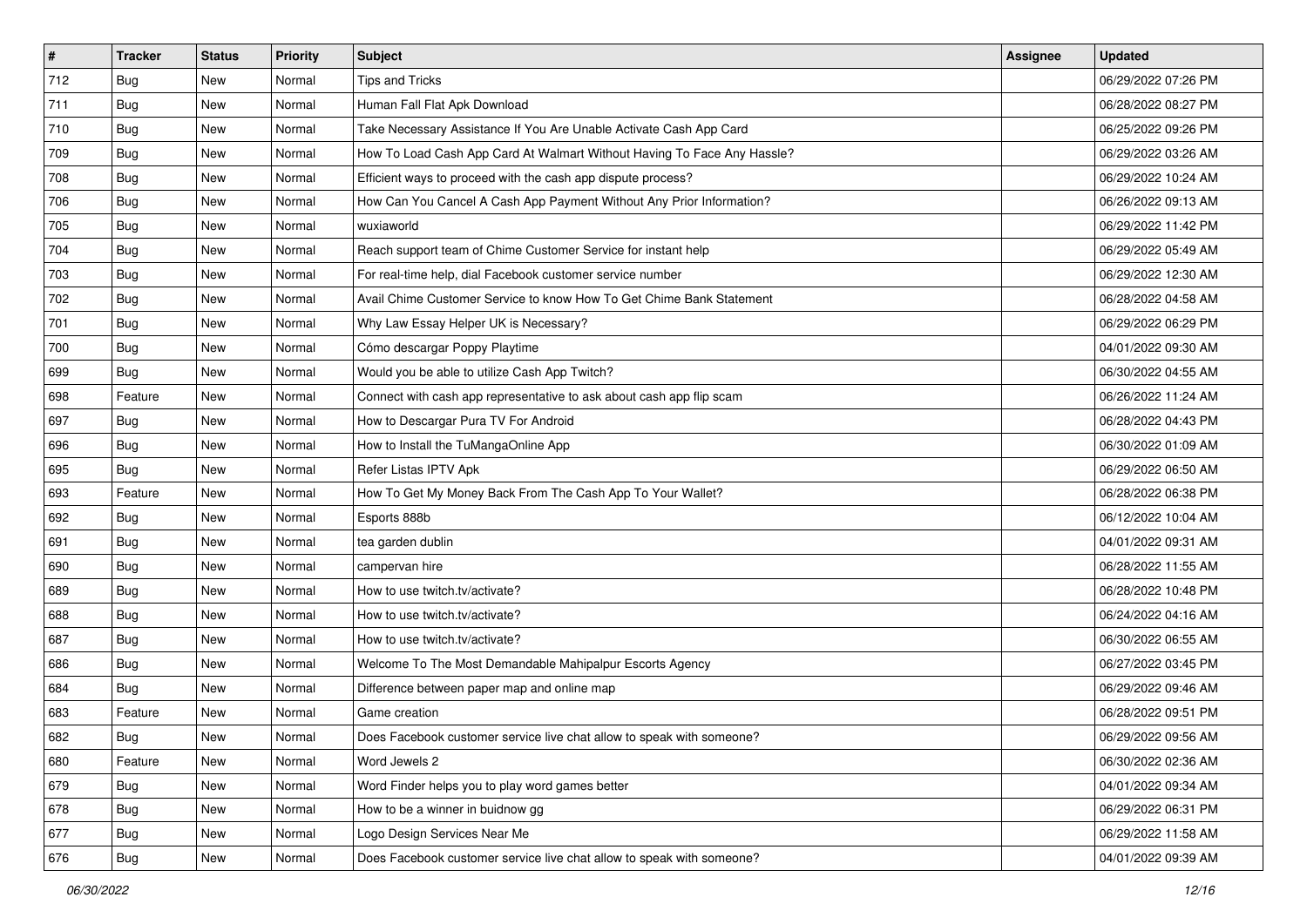| $\vert$ # | <b>Tracker</b> | <b>Status</b> | <b>Priority</b> | Subject                                                         | <b>Assignee</b> | <b>Updated</b>      |
|-----------|----------------|---------------|-----------------|-----------------------------------------------------------------|-----------------|---------------------|
| 675       | <b>Bug</b>     | New           | Normal          | What Are Smart Tactics To Fix Cash App Transfer Failed Hurdles? |                 | 06/27/2022 09:51 AM |
| 673       | Bug            | New           | Normal          | Learn the basics of pixel art - Clear grid                      |                 | 06/29/2022 09:44 AM |
| 672       | Bug            | New           | Normal          | The easiest way to delete ringtones on iPhone                   |                 | 06/28/2022 08:44 PM |
| 670       | <b>Bug</b>     | New           | Normal          | JTWhatsApp Apk - The New and Improved WhatsApp                  |                 | 06/28/2022 12:32 PM |
| 669       | Feature        | New           | Normal          | Nursing Assignment Help                                         |                 | 06/28/2022 11:16 PM |
| 668       | <b>Bug</b>     | New           | Normal          | Get to know Cash App Refund Process here                        |                 | 06/29/2022 07:21 AM |
| 667       | Bug            | New           | Normal          | What Is a Ringtone?                                             |                 | 06/29/2022 12:34 AM |
| 666       | <b>Bug</b>     | New           | Normal          | 470+ pages à colorier de Noël                                   |                 | 06/28/2022 10:02 AM |
| 665       | Feature        | New           | Normal          | Look for a dedicated help with finance assignment               |                 | 06/27/2022 11:10 PM |
| 664       | <b>Bug</b>     | New           | Normal          | Tea TV Apk Download - The Best Way to Watch Movies Offline      |                 | 06/29/2022 11:00 PM |
| 662       | <b>Bug</b>     | New           | Normal          | Oreo TV Download - The Easiest Way to Watch Live TV             |                 | 06/29/2022 08:19 PM |
| 661       | <b>Bug</b>     | New           | Normal          | Turbo VPN MOD APK Download                                      |                 | 06/29/2022 11:57 AM |
| 660       | Bug            | New           | Normal          | Anchovies Nutrition Facts And Health Benefits                   |                 | 04/01/2022 09:40 AM |
| 659       | Bug            | New           | Normal          | Olive Oil Properties And Health Benefits                        |                 | 06/29/2022 11:15 AM |
| 658       | <b>Bug</b>     | New           | Normal          | Watermelon Nutrition Facts And Health Benefits                  |                 | 06/29/2022 06:46 PM |
| 657       | Bug            | New           | Normal          | Coconut Nutrition Facts And Health Benefits                     |                 | 06/29/2022 05:05 PM |
| 656       | <b>Bug</b>     | New           | Normal          | Kiwi Nutrition Facts And Health Benefits                        |                 | 06/28/2022 08:54 PM |
| 655       | Bug            | New           | Normal          | <b>Eggplant Health Benefits</b>                                 |                 | 06/29/2022 08:18 AM |
| 654       | Feature        | New           | Normal          | Peach Health Benefits                                           |                 | 06/28/2022 10:03 AM |
| 653       | Bug            | New           | Normal          | Jujube (Jinjoles): Properties And Health Benefits               |                 | 06/27/2022 08:47 AM |
| 652       | <b>Bug</b>     | New           | Normal          | Sesame Health Benefits                                          |                 | 06/29/2022 07:46 PM |
| 651       | Bug            | New           | Normal          | Salmon Health Benefits                                          |                 | 06/28/2022 05:49 PM |
| 650       | Bug            | New           | Normal          | <b>Cherries Health Benefits</b>                                 |                 | 06/29/2022 11:13 AM |
| 649       | Feature        | New           | Normal          | Pear Health Benefits                                            |                 | 06/28/2022 08:04 AM |
| 648       | Feature        | New           | Normal          | <b>Plum Health Benefits</b>                                     |                 | 06/28/2022 06:02 PM |
| 647       | Feature        | New           | Normal          | <b>Cranberry Health Benefits</b>                                |                 | 06/28/2022 02:47 PM |
| 646       | Feature        | New           | Normal          | Collaborative Research Group                                    |                 | 06/29/2022 09:46 AM |
| 645       | i Bug          | New           | Normal          | thong tin chinh xac nhat hom nay                                |                 | 06/28/2022 02:48 PM |
| 644       | Bug            | New           | Normal          | <b>TeaTV App Review</b>                                         |                 | 06/27/2022 11:47 AM |
| 643       | <b>Bug</b>     | New           | Normal          | Oreo TV Apk Download                                            |                 | 06/28/2022 04:57 PM |
| 642       | Bug            | New           | Normal          | thong tin thoi tiet ngay hom nay                                |                 | 06/29/2022 07:52 PM |
| 641       | <b>Bug</b>     | New           | Normal          | Get Best Economics Dissertation Writing Service                 |                 | 06/25/2022 10:04 AM |
| 640       | <b>Bug</b>     | New           | Normal          | play game with me                                               |                 | 06/28/2022 06:33 AM |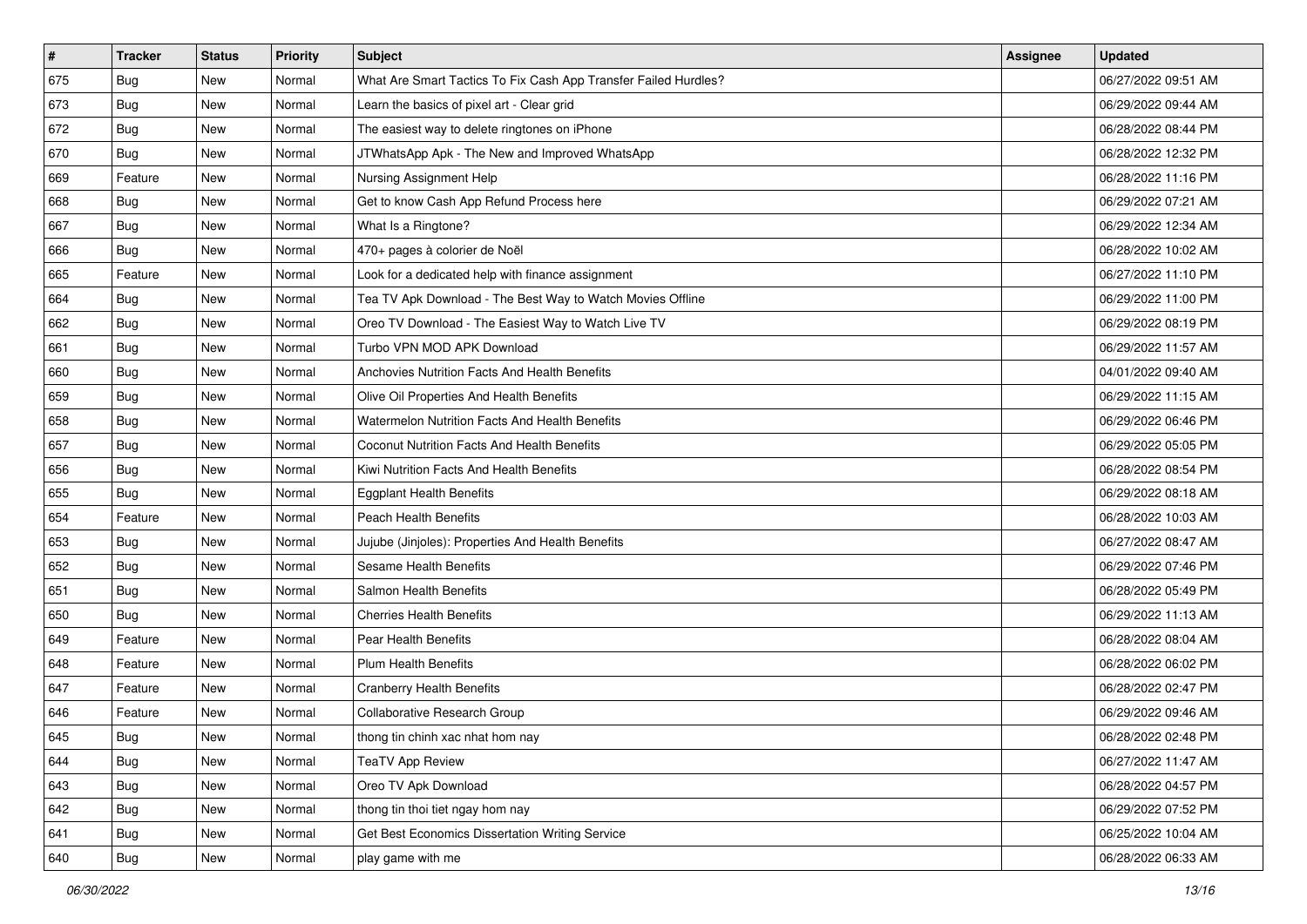| $\sharp$ | <b>Tracker</b> | <b>Status</b> | <b>Priority</b> | Subject                                                                          | Assignee | <b>Updated</b>      |
|----------|----------------|---------------|-----------------|----------------------------------------------------------------------------------|----------|---------------------|
| 639      | Bug            | New           | Normal          | thong tin chinh xac                                                              |          | 06/29/2022 02:44 AM |
| 638      | <b>Bug</b>     | New           | Normal          | Run 3 game                                                                       |          | 06/26/2022 06:31 AM |
| 637      | Feature        | New           | Normal          | Why do the Outlook rules not work in my account?                                 |          | 06/28/2022 11:12 AM |
| 636      | Bug            | New           | Normal          | What is the most popular furniture color?                                        |          | 06/25/2022 04:57 PM |
| 635      | Bug            | New           | Normal          | Buy Steroids Online with OurMedicnes.com   Best Quality Steroids                 |          | 06/29/2022 12:17 AM |
| 634      | <b>Bug</b>     | New           | Normal          | Buy Vidalista Tablets (Tadalafil) at [\$25 OFF + Free Shipping] Vidalistatablets |          | 06/29/2022 02:25 AM |
| 633      | Bug            | New           | Normal          | How i can i solve my issue                                                       |          | 04/01/2022 09:38 AM |
| 632      | <b>Bug</b>     | New           | Normal          | CheapestMedsShop   100% Safe Medicines Online in UK & AUS.                       |          | 06/28/2022 09:52 AM |
| 631      | <b>Bug</b>     | New           | Normal          | How Can I Load Cash App Card at Walmart straight away?                           |          | 06/26/2022 04:07 PM |
| 630      | Bug            | New           | Normal          | How Can I Load Cash App Card at Walmart straight away?                           |          | 06/26/2022 12:04 AM |
| 629      | <b>Bug</b>     | New           | Normal          | How Can I Load Cash App Card at Walmart straight away?                           |          | 06/28/2022 06:07 AM |
| 628      | Bug            | New           | Normal          | CV reviewing services!                                                           |          | 06/29/2022 05:09 PM |
| 627      | Bug            | New           | Normal          | HELO                                                                             |          | 06/28/2022 11:28 AM |
| 625      | <b>Bug</b>     | New           | Normal          | The best free online driving directions tool                                     |          | 04/01/2022 09:28 AM |
| 624      | <b>Bug</b>     | New           | Normal          | Use go with the Driving Directions for your go                                   |          | 06/29/2022 05:22 PM |
| 623      | Bug            | New           | Normal          | Listen to online radio stations for mobile phones                                |          | 06/29/2022 11:19 PM |
| 622      | Bug            | New           | Normal          | CheapestMedsShop   100% Safe Medicines Online in UK & AUS.                       |          | 06/29/2022 10:10 PM |
| 621      | Bug            | New           | Normal          | Buy All Modafinil & Armodafinil Tablets @Buy Modafinil US                        |          | 06/28/2022 06:49 AM |
| 620      | Bug            | New           | Normal          | Viagra Meds: Fastest & Quick Delivery On Your Doorstep - USA                     |          | 06/28/2022 04:33 AM |
| 619      | <b>Bug</b>     | New           | Normal          | Online Trusted Medicine Store in US for Health - Genericmedsupply                |          | 06/29/2022 12:26 AM |
| 618      | Bug            | New           | Normal          | Buy Steroids Online with OurMedicnes.com   Best Quality Steroids                 |          | 06/29/2022 10:57 AM |
| 617      | Bug            | New           | Normal          | Buy Vidalista Tablets (Tadalafil) at [\$25 OFF + Free Shipping] Vidalistatablets |          | 06/28/2022 03:33 AM |
| 616      | Bug            | New           | Normal          | Buy Anavar Tablets   Anavar For Sale in USA, UK & Australia                      |          | 06/29/2022 07:00 PM |
| 615      | <b>Bug</b>     | New           | Normal          | CheapestMedsShop   100% Safe Medicines Online in USA UK & AUS.                   |          | 06/29/2022 07:03 AM |
| 614      | Bug            | New           | Normal          | Como baixar o MOD APK no celular                                                 |          | 06/29/2022 02:22 AM |
| 613      | Bug            | New           | Normal          | Buy Aspadol 100mg Tab Online in US, UK, AU   Erospharmacy                        |          | 06/29/2022 07:00 AM |
| 612      | Bug            | New           | Normal          | Luxury Slingshot Rental                                                          |          | 06/29/2022 12:15 PM |
| 611      | Feature        | New           | Normal          | Buy All Modafinil & Armodafinil Tablets @Buy Modafinil US                        |          | 06/28/2022 10:53 AM |
| 610      | Feature        | New           | Normal          | CheapestMedsShop 100% Safe Medicines Online in USA UK & AUS.                     |          | 06/28/2022 09:42 AM |
| 608      | Feature        | New           | Normal          | How To Do Hotmail Password Reset Without Phone Number?                           |          | 06/28/2022 07:39 AM |
| 607      | <b>Bug</b>     | New           | Normal          | Vex 5                                                                            |          | 06/27/2022 11:24 PM |
| 605      | Feature        | New           | Normal          | What will the future of logo design be like?                                     |          | 06/28/2022 01:31 PM |
| 604      | <b>Bug</b>     | New           | Normal          | Idle Game Online                                                                 |          | 06/29/2022 09:21 PM |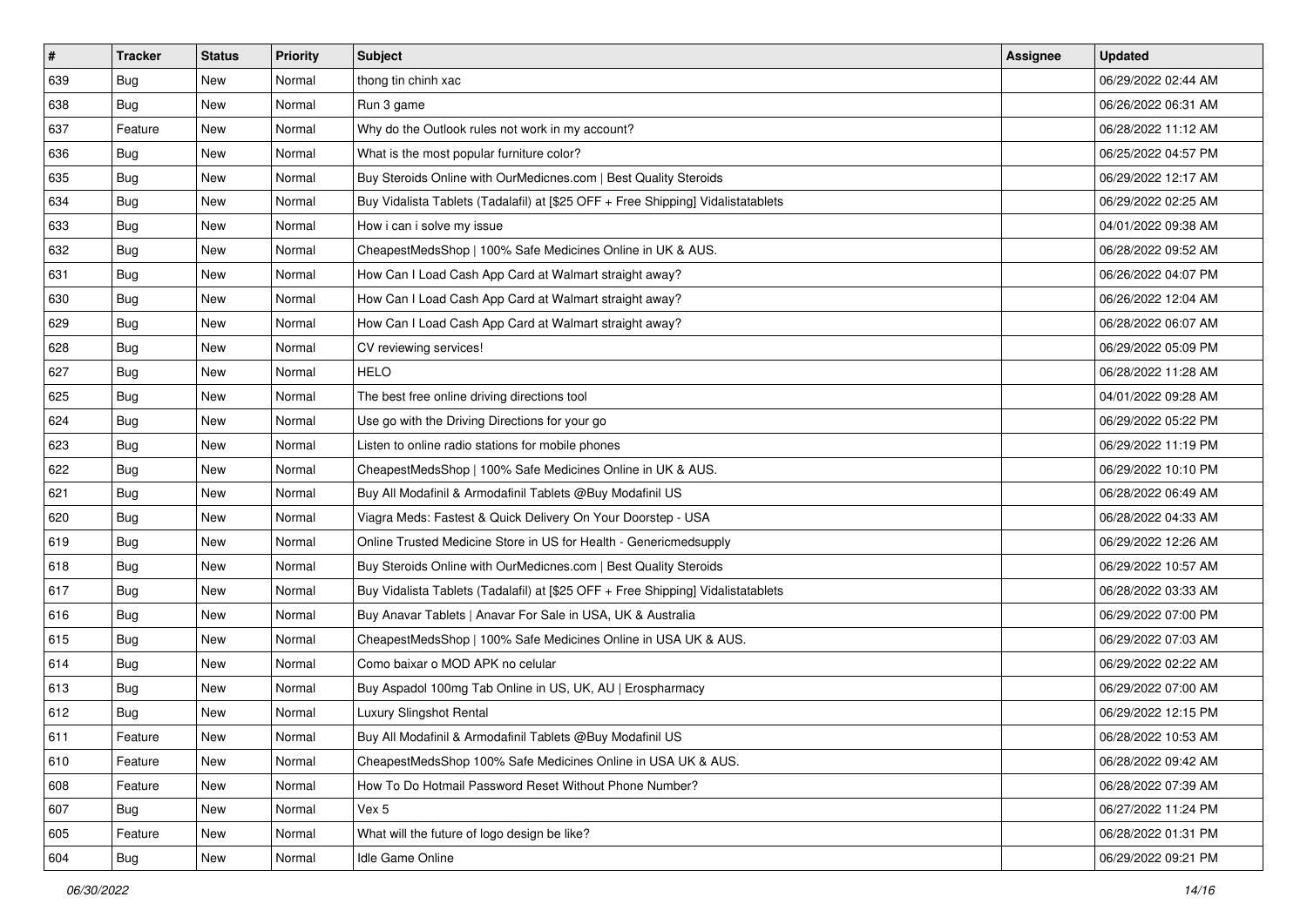| #   | <b>Tracker</b> | <b>Status</b> | <b>Priority</b> | Subject                                                                                                                                                                                                                                                               | Assignee | <b>Updated</b>      |
|-----|----------------|---------------|-----------------|-----------------------------------------------------------------------------------------------------------------------------------------------------------------------------------------------------------------------------------------------------------------------|----------|---------------------|
| 603 | <b>Bug</b>     | New           | Normal          | Premiere gratuito da lista de IPTV                                                                                                                                                                                                                                    |          | 06/29/2022 08:40 PM |
| 600 | Bug            | New           | Normal          | Play Store Pro                                                                                                                                                                                                                                                        |          | 06/27/2022 09:43 PM |
| 599 | Bug            | New           | Normal          | Do you know how to delete cash app account from your computer?                                                                                                                                                                                                        |          | 06/29/2022 01:49 PM |
| 598 | Bug            | New           | Normal          | Universo s / f Download                                                                                                                                                                                                                                               |          | 06/29/2022 09:45 AM |
| 597 | Bug            | <b>New</b>    | Normal          | Universo s / f Download                                                                                                                                                                                                                                               |          | 06/29/2022 08:19 PM |
| 596 | Bug            | New           | Normal          | <b>Kids Games</b>                                                                                                                                                                                                                                                     |          | 06/27/2022 04:08 AM |
| 595 | Bug            | New           | Normal          | RFM Online - une révolution dans la gestion de l'identité numérique                                                                                                                                                                                                   |          | 06/27/2022 11:06 PM |
| 594 | Feature        | New           | Normal          | How does research proposal help online make it easy for me?                                                                                                                                                                                                           |          | 06/28/2022 08:23 PM |
| 593 | Bug            | New           | Normal          | Eiffel Spark Ultimate C2 SN series is a fully synthetic range of advanced performance engine oils blended in high<br>performance fully synthetic (PAO - polyalphaolefin) basestocks fortified with advanced technology additive system,<br>specifically formulated to |          | 06/29/2022 03:34 PM |
| 592 | Bug            | New           | Normal          | Deezer Premium APK - Baixe músicas de qualquer lugar do mundo de graça                                                                                                                                                                                                |          | 06/29/2022 03:10 PM |
| 591 | Bug            | <b>New</b>    | Normal          | How To Find Facebook Modifications For Your Spotify Premium Apk?                                                                                                                                                                                                      |          | 06/29/2022 12:40 AM |
| 590 | <b>Bug</b>     | New           | Normal          | Follow proper initiatives to check my cash app card balance:                                                                                                                                                                                                          |          | 06/27/2022 09:57 AM |
| 589 | Bug            | New           | Normal          | How can I get the cash app phone number of customer support?                                                                                                                                                                                                          |          | 06/30/2022 12:20 AM |
| 588 | Bug            | New           | Normal          | YouTube Vanced Apk Manager App - Como instalá-lo                                                                                                                                                                                                                      |          | 06/28/2022 10:56 PM |
| 587 | Bug            | New           | Normal          | Why Picsart Pro Offers Great Features                                                                                                                                                                                                                                 |          | 06/29/2022 10:06 AM |
| 586 | Bug            | <b>New</b>    | Normal          | Best Modifications For Your Mobile Phone                                                                                                                                                                                                                              |          | 06/29/2022 11:54 AM |
| 585 | Bug            | New           | Normal          | What is cash app help number?                                                                                                                                                                                                                                         |          | 06/26/2022 06:21 PM |
| 584 | Bug            | New           | Normal          | Want the cash app customer service number to check balance?                                                                                                                                                                                                           |          | 06/29/2022 01:00 AM |
| 581 | Bug            | New           | Normal          | E-Learning Course Help                                                                                                                                                                                                                                                |          | 06/29/2022 08:19 PM |
| 577 | Bug            | New           | Normal          | Follow these easy steps to make Admiral Casino Login                                                                                                                                                                                                                  |          | 06/28/2022 03:52 AM |
| 576 | Bug            | <b>New</b>    | Normal          | So laden Sie ein Instagram-Bild herunter                                                                                                                                                                                                                              |          | 06/29/2022 09:47 AM |
| 574 | Bug            | New           | Normal          | How to fix the Epson printer offline issue due to a wired connection?                                                                                                                                                                                                 |          | 06/29/2022 10:23 AM |
| 573 | Bug            | New           | Normal          | Experimente lo mejor en la aplicación Apk de juegos gratis                                                                                                                                                                                                            |          | 06/29/2022 05:48 PM |
| 568 | Bug            | <b>New</b>    | Normal          | Instale a versão mais recente do YouTube Premium                                                                                                                                                                                                                      |          | 06/27/2022 08:56 PM |
| 567 | <b>Bug</b>     | New           | Normal          | Singapore assignment help                                                                                                                                                                                                                                             |          | 06/29/2022 09:03 PM |
| 566 | Bug            | New           | Normal          | Kinemaster Pro Download - los App Review                                                                                                                                                                                                                              |          | 04/01/2022 09:27 AM |
| 565 | Bug            | New           | Normal          | How To Install RepelisPlus On Your Android Phone?                                                                                                                                                                                                                     |          | 06/28/2022 09:46 AM |
| 564 | <b>Bug</b>     | New           | Normal          | How To Install RepelisPlus On Your Android Phone?                                                                                                                                                                                                                     |          | 06/29/2022 05:11 AM |
| 563 | <b>Bug</b>     | New           | Normal          | Understanding the Difference Between Free and Paid Mod Apks                                                                                                                                                                                                           |          | 06/29/2022 10:32 AM |
| 562 | <b>Bug</b>     | New           | Normal          | Learn Basic Mahjong Rules                                                                                                                                                                                                                                             |          | 06/23/2022 12:48 AM |
| 561 | <b>Bug</b>     | New           | Normal          | Enjoy the Full YouTube Premium Experience With YouTube Premium Membership                                                                                                                                                                                             |          | 06/29/2022 02:18 PM |
| 560 | Bug            | New           | Normal          | Whatsapp Aero - Make Your Phone Auto Connect                                                                                                                                                                                                                          |          | 04/01/2022 09:28 AM |